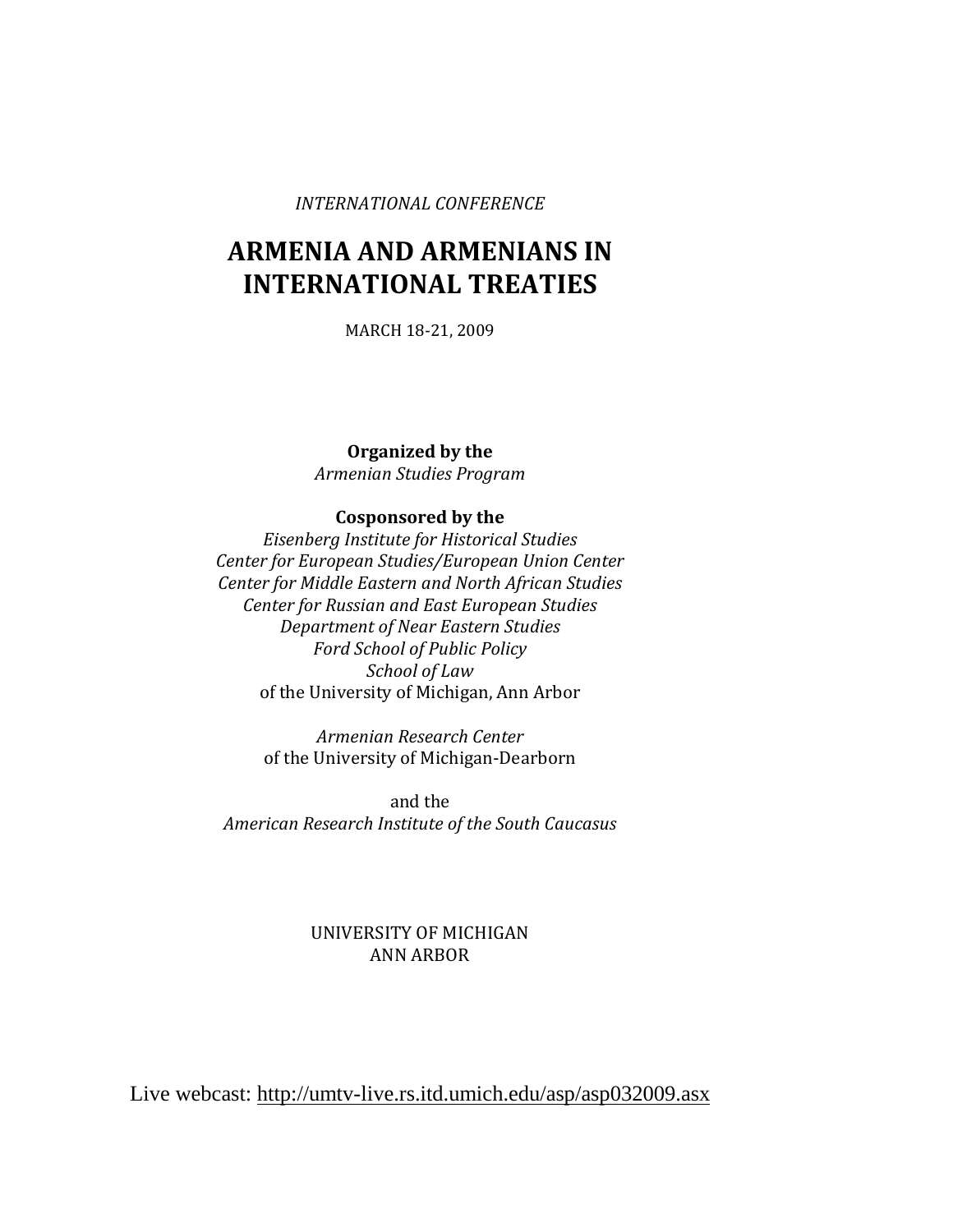### **CONTENTS**

| ٠ | Organizing and cosponsoring units of the Conference<br>(In alphabetical order) | $2 - 5$   |
|---|--------------------------------------------------------------------------------|-----------|
| ▪ | Program of the conference                                                      | $6-9$     |
| ٠ | <b>Biographical Sketches of Speakers</b><br>(In alphabetical order)            | $10 - 17$ |
| ٠ | Abstracts of papers<br>(In order of presentation)                              | 18-28     |

# *This conference has been made possible by a generous gift from the Manoogian Simone Foundation with additional support from our cosponsors*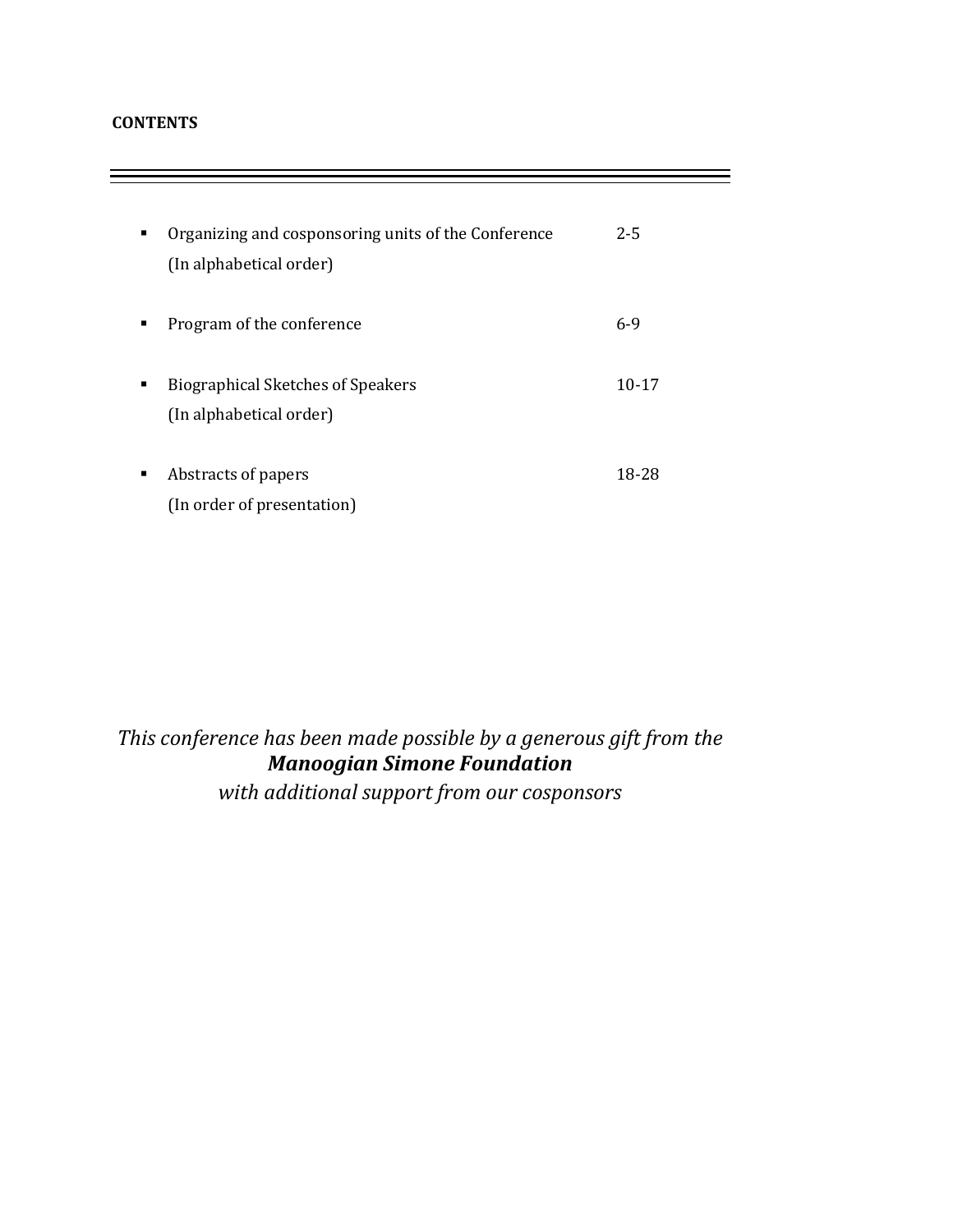### *ORGANIZER* **THE ARMENIAN STUDIES PROGRAM**

The origins of the Armenian Studies Program (ASP) at the University of Michigan, Ann Arbor, lie in the Armenian language and later history classes taught beginning in 1976 by a number of known scholars and teachers, the impetus coming from Professors Aram Yengoyan and Benjamin Stolz. In 1981, Mr. and Mrs. Alex and Marie Manoogian endowed the Alex Manoogian Chair in Modern Armenian History and Dr. Ronald Suny became its first holder. In 1987, the Manoogians endowed a second position, the Marie Manoogian Chair in Armenian Language and Literature and Dr. Kevork Bardakjian became its first holder. In 1988, Professor Bardakjian founded the Summer Armenian Language Institute in Yerevan. In 1994, Professor Suny resigned from his position and Dr. Stephanie Platz was appointed to the Chair (1997-2000). Professor Gerard Libaridian was appointed to the Chair in 2001.

In 1997, Professor Bardakjian moved the Marie Manoogian Chair from the Slavic to the Department of Near Eastern Studies, which became the home Department for the ASP. Professor Bardakjian served as Director from of the ASP from 1995 to 2007; Prof. Libaridian was appointed to that position in 2007. A Steering Committee, made up of faculty from the University of Michigan, helps the Director run the ASP. An Advisory Council, appointed by the University of Michigan and the Alex and Marie Manoogian Fund, supports the activities of the ASP.

The Armenian Studies Program is the umbrella structure for the two Chairs and coordinates their activities, organizes lectures, symposia and conferences and outreach programs for the community. The Program offers a wide range of courses on all periods of Armenian language, literature, history and culture. A major gift from the Manoogian Simone Foundation has made it possible for the Program to include graduate student and post-doctoral fellowships, visiting scholars who are invited to teach in areas not covered by the chair-holders, a graduate workshop, and an outreach program, making the ASP one of the most dynamic and intense programs in the field.

The ASP offers graduate degrees and undergraduate concentration (both minor and major) in Armenian Studies. It is a unit of the International Institute of the University of Michigan.

#### *COSPONSORS*

*(In alphabetical order)*

#### **THE AMERICAN RESEARCH INSTITUTE OF THE SOUTH CAUCASUS**

The American Research Institute of the South Caucasus (ARISC), incorporated in 2006 and headquartered at the University of Chicago, encourages and supports the scholarly study of the South Caucasus. ARISC's mission is to promote and encourage American research in the region and to foster intellectual inquiry across boundaries as well as between the South Caucasus states and its neighbors. ARISC is currently working to establish offices in Baku, Tbilisi and Yerevan to facilitate research and nurture scholarly ties between institutions and individual scholars. The Armenian Studies Program at the University of Michigan is a founding member of ARISC.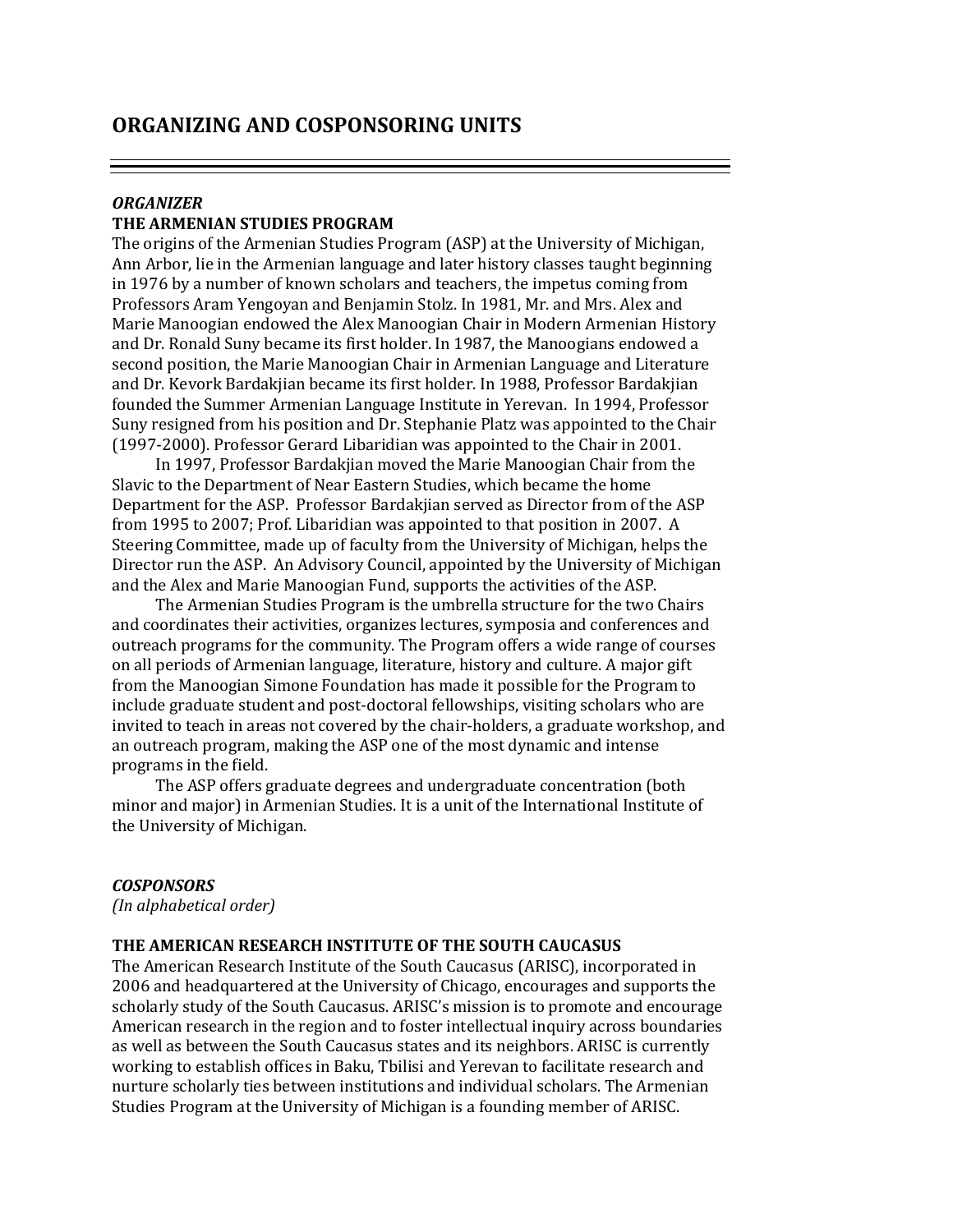#### **THE ARMENIAN RESEARCH CENTER, UNIVERSITY OF MICHIGAN-DEARBORN**

The Armenian Research Center at the University of Michigan-Dearborn was founded in 1985 by Dr. Dennis R. Papazian, who also became its first director. It specializes in the documentation of and publications in the history and civilization of the Armenians. Thanks to generous donations from Mr. and Mrs. Edward and Helen Mardigian and the Knights of Vartan, the Center's operations are ensured in perpetuity through a million-dollar-plus endowment. The Center first opened in 1986, in the UM-Dearborn campus library, which was renamed the Edward and Helen Mardigian Library in honor of the donors. It moved to its current 3,000 square-foot location in the university's Academic Support Center in 2005. In 2006, Dr. Papazian retired, and Dr. Ara Sanjian became the Center's new director.

The Center funds the teaching of the Armenian language on the Dearborn campus. It sponsors scholars to come to Dearborn and use its library in their research, as well as to lecture to the southeast Michigan community. It also answers inquiries from students, scholars, and media representatives from around the world.

The Center maintains a reference library of over 15,000 books, plus journals, newspapers, and about 400 audiovisual media items. The back issues of the subscription newspapers it receives are regularly microfilmed. In addition, the Center has microfilms of older newspapers, plus microfilms and microfiche of official U.S., British, German, and Austro-Hungarian records and American missionary documents pertaining to Armenians or the late Ottoman period. The Center's library holdings are being made accessible online through the Mardigian Library's own online catalog, as well as OCLC online search.

The Center has published five books and six issues of the Journal of the Society for Armenian Studies. It will soon launch an Armenian Studies publication series in collaboration with professors in the Armenian Studies Program at the University of Michigan in Ann Arbor.

#### **THE CENTER FOR EUROPEAN STUDIES/EUROPEAN UNION CENTER**

A constituent of the University of Michigan International Institute since 1996, the Center for European Studies (CES) is the focal point for the interdisciplinary study of Europe at U-M. In 2001, CES received a grant from the European Commission to establish a European Union Center (EUC) and since 2005 the U-M's EUC has been designated one of eleven European Union Centers of Excellence in the United States.

The Centers comprise a multidisciplinary research, education, and outreach program that promotes the understanding of an integrated Europe at the University and in the community. In collaboration with academic and research units across the University, EU centers at other universities in the U.S., and institutions of higher education in Europe, the centers offer an array of public programs, funding opportunities, and innovative curricular outreach on Europe, and sponsor the visits of European scholars, artists, and professionals to U-M and southeastern Michigan.

#### **THE CENTER FOR MIDDLE EASTERN AND NORTH AFRICAN STUDIES**

The Center for Middle Eastern and North African Studies (CMENAS) is a constituent unit of the University of Michigan International Institute (II). It brings together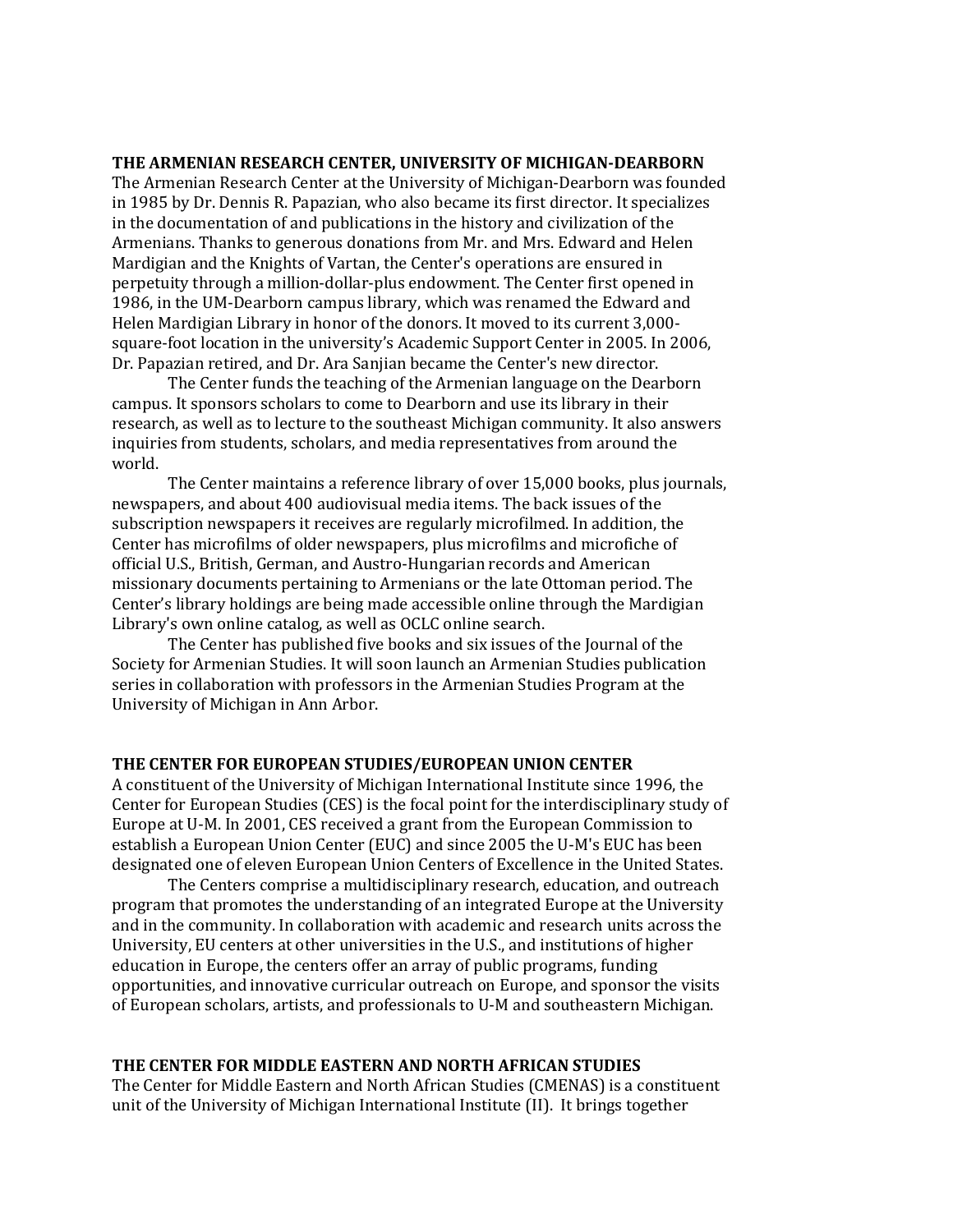faculty in the Department with other area specialists in a number of disciplines within the College of Literature, Science and the Arts (e.g. Anthropology, Archaeology, History, Linguistic and Sociology) as well as the Schools of Law, Business Administration, and Public Health.

The M.A. program at CMENAS is designed as a general interdisciplinary introduction to the area and to one or more of its languages. It is intended to provide broad area and language training at the graduate level for students with either academic or professional interests and is most appropriate for students who are committed to the area and interested in an interdisciplinary approach at the M.S. level. The Center is supported by the U.S. Department of Education: it organizes and sponsors numerous activities (language circles, lectures and colloquia by visiting scholars), and administers fellowships such as the Foreign Language and Area Studies (FLAS).

#### **THE CENTER FOR RUSSIAN AND EAST EUROPEAN STUDIES**

The Center for Russian and East European Studies (CREES), a constituent unit of the [University of Michigan International Institute,](http://www.umich.edu/~iinet/) is one of the nation's leading institutes for interdisciplinary research and training in Russian and East European studies. First designated as a Slavic Language and Area Center in 1959, CREES is now one of twenty U.S. Department of Education-supported National Resource Centers for Eastern Europe, Russia, and Central Asia. With an outstanding faculty of over sixty area specialists and visiting scholars in the humanities, social sciences, and professions, CREES is renowned for its regional programs in Central European (particularly [Polish](http://www.umich.edu/~iinet/crees/regionalstudies/polish/polishindex.html) and [Czech\)](http://www.umich.edu/~iinet/crees/regionalstudies/czech/czechstudiesindex.html) studies[, Russian](http://www.umich.edu/~iinet/crees/regionalstudies/russian/russianindex.html) studies, an[d Southeast European](http://www.umich.edu/~iinet/crees/regionalstudies/sees/seesindex.html) studies.

Over two hundred students are currently enrolled in interdisciplinary REES B.A. and M.A. degree programs, REES minors and graduate certificate programs, graduate-level joint degree programs with professional schools, and school and departmental graduate-level programs with a REES focus. CREES organizes over forty public programs each year (e.g., lectures, conferences, and film screenings) and provides instructional and informational services to Midwestern schools and colleges, media, and businesses.

#### **THE DEPARTMENT OF NEAR EASTERN STUDIES**

The Department of Near Eastern Studies is part of the College of Literature, Science and the Arts, which administers its undergraduate programs leading to the B.A. degrees, and of the Rackham School of Graduate Studies, which administers its graduate programs leading to the M.A. and Ph.D. degrees. The regular faculty numbers about 26, of which 12 are full professors. The Department offers several programs of study at the B.A., M.A., and Ph.D. levels, covering Near Eastern languages, literatures, civilizations, linguistics, history, Ancient studies, Biblical studies, Egyptology, Medieval Islamic history and Islamic studies.

#### **THE EISENBERG INSTITUTE FOR HISTORICAL STUDIES**

The Eisenberg Institute for Historical Studies was founded in 2004 as an intellectual center where UM faculty, graduate students and outside visitors examine and discuss current analytical and methodological issues in the field of history. The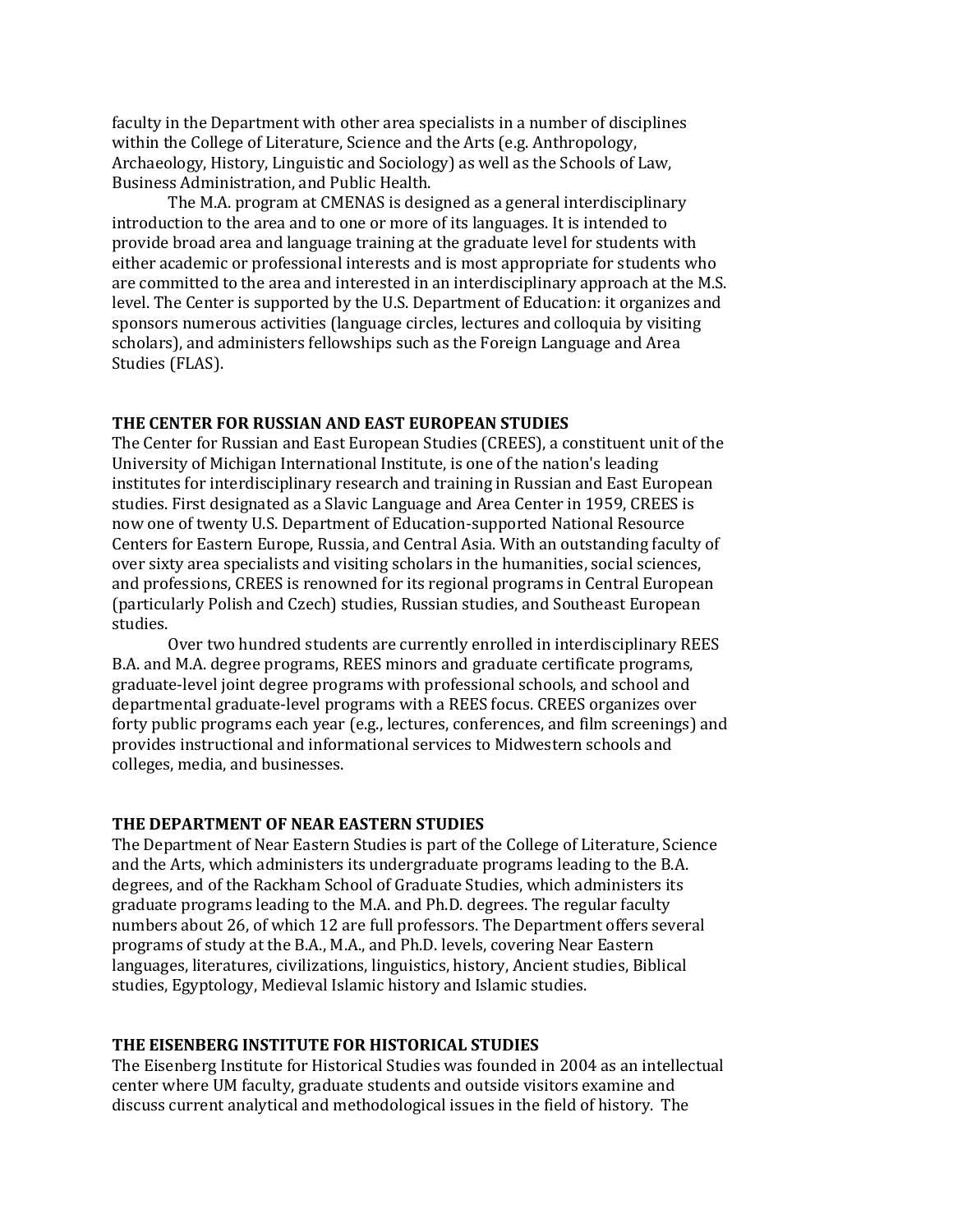Thursday Series of colloquia, seminars, and lectures constitutes the core of the Institute's scholarly program. Distinguished guests are invited to present at the Series, often around a defined theme that focuses the work of a given year. In addition to the Series, the Institute sponsors graduate student workshops, a film series, and other events that foster critical thinking of issues related to historical teaching and research. The Institute also welcomes a number of fellows and resident scholars each year to participate in its program.

The Eisenberg Institute for Historical Studies aims to stimulate imaginative new scholarship and innovative teaching. It hopes to contribute to the study of history nationally as well as transmit new modes of historical understanding to successive generations of students. In so doing, the Institute seeks to enrich the department and university community generally and to help bridge the divide that tends to open between graduate student and faculty academic life.

#### **THE FORD SCHOOL OF PUBLIC POLICY**

Our mission, as a school, is to offer outstanding education for leadership in public policy analysis and public management and to excel in social science research that illuminates public policy issues and promotes better public policy. We know that education, research, and public service depend on one another. Teaching and public service draw us into the policy world, posing challenges that sharpen and strengthen our research agenda. In turn, the research carried out by our faculty – covering an extensive array of policy topics – enriches the education we provide and guides our direct contributions to public service.

At the Ford School, we offer rigorous education to policy analysts and public managers, confident that those who are well trained in the analysis of economic, political, and organizational issues will be best able to address public concerns. Our interdisciplinary faculty – leaders in their fields – is committed to the effective use of the social sciences to understand public problems and contribute to their solution.

#### **THE MICHIGAN SCHOOL OF LAW**

For 150 years, the University of Michigan's Law School has offered its students one of the world's finest legal educations in a setting of stunning physical beauty. Among Michigan Law's 20,000+ alumni can be found leaders in law, business, and public service in countries across the globe. While students certainly gain access to a collegial community of scholars who work at the top of their fields, they also come into contact with each other – with a diverse body of talented students whose cooperative spirit helps bring out the best in faculty and student alike.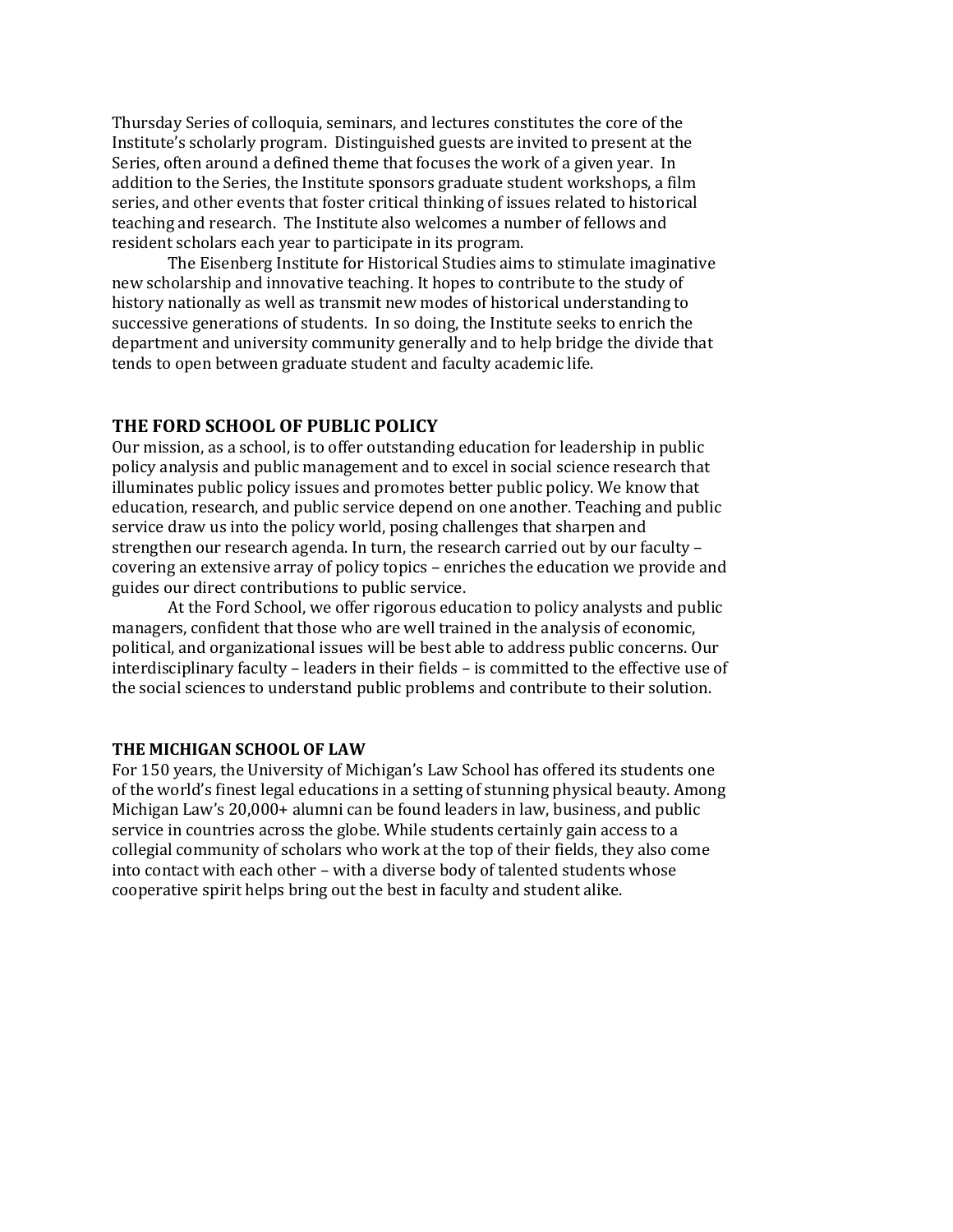### INTERNATIONAL CONFERENCE

### *ARMENIA AND ARMENIANS IN INTERNATIONAL TREATIES*

*Armenian Studies Program, University of Michigan, Ann Arbor* March 18-21, 2009 University of Michigan, Ann Arbor

### PROGRAM

### **DAY 1** *Wednesday, March 18, 2009*

7:00 PM

Opening Reception Michigan League (Hussey Room)

### **DAY 2** *Thursday, March 19, 2009* Michigan Union (Anderson D) *SESSION I*

*9:00 – 12:00*

### *Preliminary comments*

Prof. Gerard Libaridian *Alex Manoogian Chair, University of Michigan, Ann Arbor*

Dr. Levon Avdoyan *The Library of Congress, Washington DC* "Unintended Consequences: Three Ancient Treaties and the Armenians" (63, 299, 387 CE)

Prof. Robert H. Hewsen *Rowan University (New Jersey, Emeritus)/* Fresno, California "Armenia in the Treaty of Nisibis of 299 CE"

Discussion

Prof. Seta B. Dadoyan *St. Nersess Armenian Seminary, New York, and City University of New York* "From the 'Medinan Oaths to the Shah's 'Compact' for New Julfa-Isfahan: The Millennial Record of Islamic-Armenian Protocols"

Prof. Johannes Preiser-Kapeller

*Austrian Academy of Sciences, Vienna, Austria* "Armenian Aristocrats as Diplomatic Partners of Eastern Roman Emperors, 387-884/885 AD"

Discussion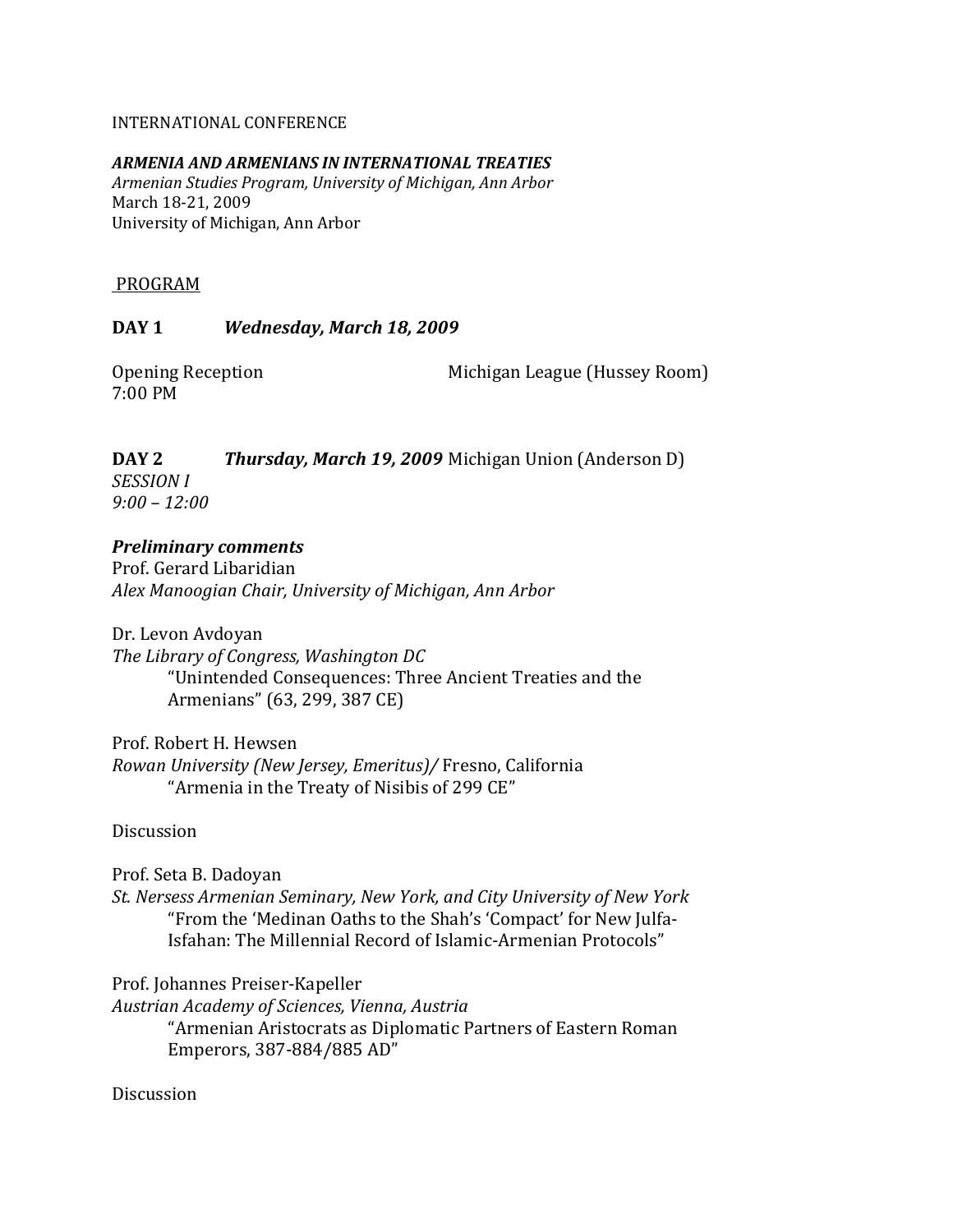*SESSION II*  $2:00 - 5:00$ 

Prof. Azat Bozoyan *Gevorkian Theological Seminary in Holy Etchmiadzin, Armenia* "The Treaty of Deapolis (1107) as an Example of the Byzantine Policy of 'Divide and Rule'"

Prof. Claude Mutafian *University of Paris – 13 (Emeritus), France* "The International Treaties of the Last Kingdom of Armenia"

Discussion

Mr. Armen Kouyoumdjian *Santiago, Chile* "When Madrid Was the Capital of Armenia"

Prof. Ali Kavani *University of Tehran, Iran, and Leiden University, Netherlands* "The Treaty of 1639 and its consequences for Armenia and Armenians"

**Discussion** 

| DAY 3 | Friday, March 20, 2009 | Michigan Union (Anderson D) |
|-------|------------------------|-----------------------------|
|-------|------------------------|-----------------------------|

*SESSION III*  $9:00 - 12:00$ 

Dr. Sebouh Aslanian *University of Michigan, Ann Arbor* "Julfan Agreements with Foreign States and Chartered Companies:

Exploring the limits of Julfan Collective Self-Representation in the Early Modern Age"

Prof. Kevork Bardakjian *Mary Manoogian Chair, University of Michigan, Ann Arbor* "The National 'Constitution' of 1863: A Dhimmi-Muslim Contract?"

**Discussion** 

Prof. Aram Yengoyan *University of California, Davis* "No War, No Peace: The Treaty of Brest Litovsk, 1918"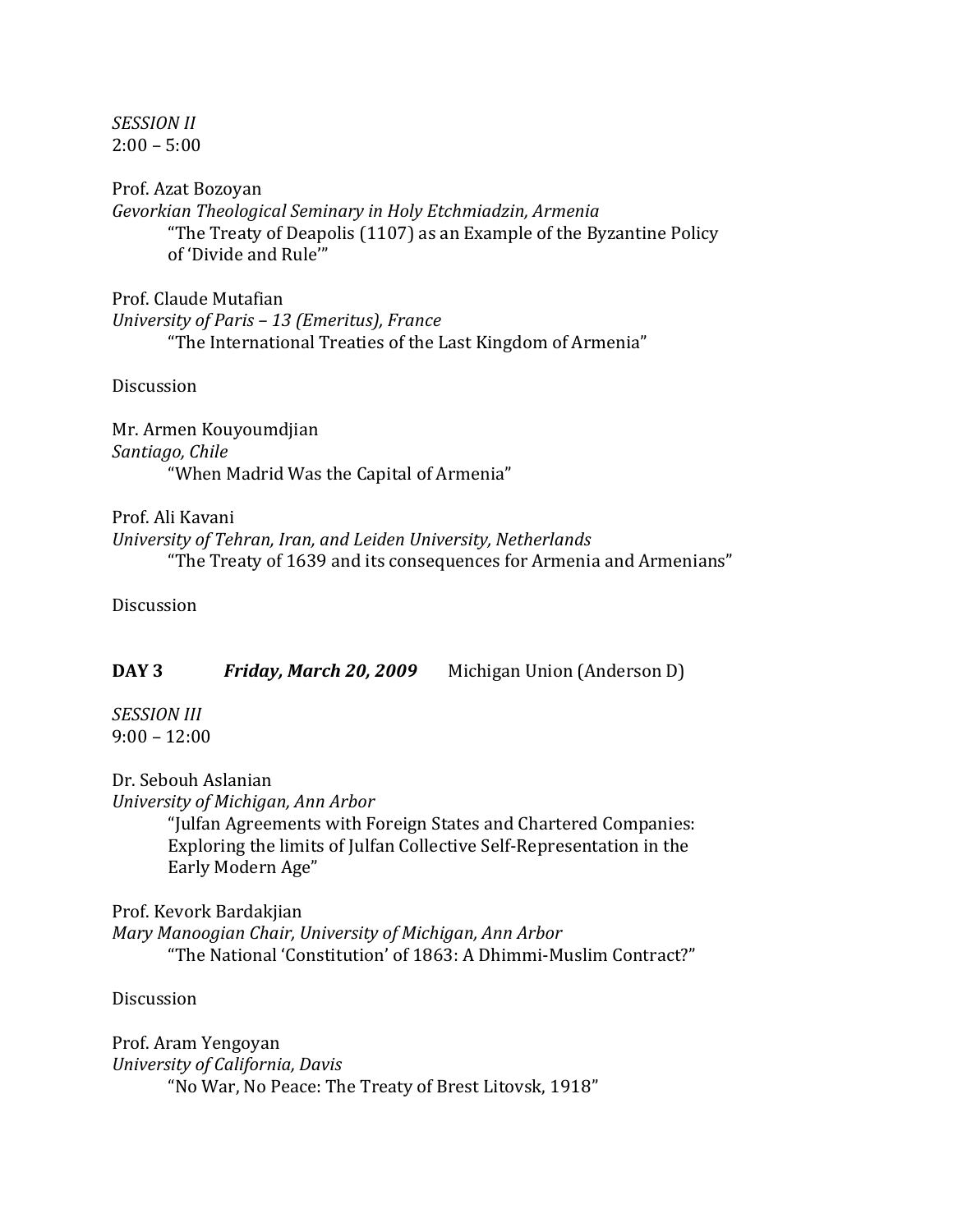Prof. Richard Hovannisian

*AEF Chair in Modern Armenian History, University of California at Los Angeles,*  "The Unratified Treaty of Alexandropol as the Basis for Subsequent Russian-Turkish-Armenian Relations"

Discussion

*SESSION IV* 2:00-4:00

Dr. Fuat Dundar *University of Michigan, Ann Arbor* "Diplomacy of Statistics: Discussing the Number of Armenians during Diplomatic Negotiations (1878-1914)"

### Dr. Vladimir Vardanyan

*Constitutional Court of Armenia*

"Peace Treaties of Armenia and Relating to Armenia: A Legal Analysis"

Discussion

Prof. Dennis Papazian *University of Michigan-Dearborn* "The Treaty of Lausanne"

**Discussion** 

## **DAY 4** *Saturday, March 21, 2009* Michigan Union (Wolverine ABC)

*SESSION V* 8:30 – 12:00

Dr. Lusine Taslakyan *USAID in Armenia, Water Program, Armenia* "Armenia in International Environmental Conventions"

Mr. Emil Sanamyan *Armenian Reporter/Washington DC*

> "The OSCE-CFE Treaty and Breaches in the International Legal System: Armenia's Predicament Today"

**Discussion**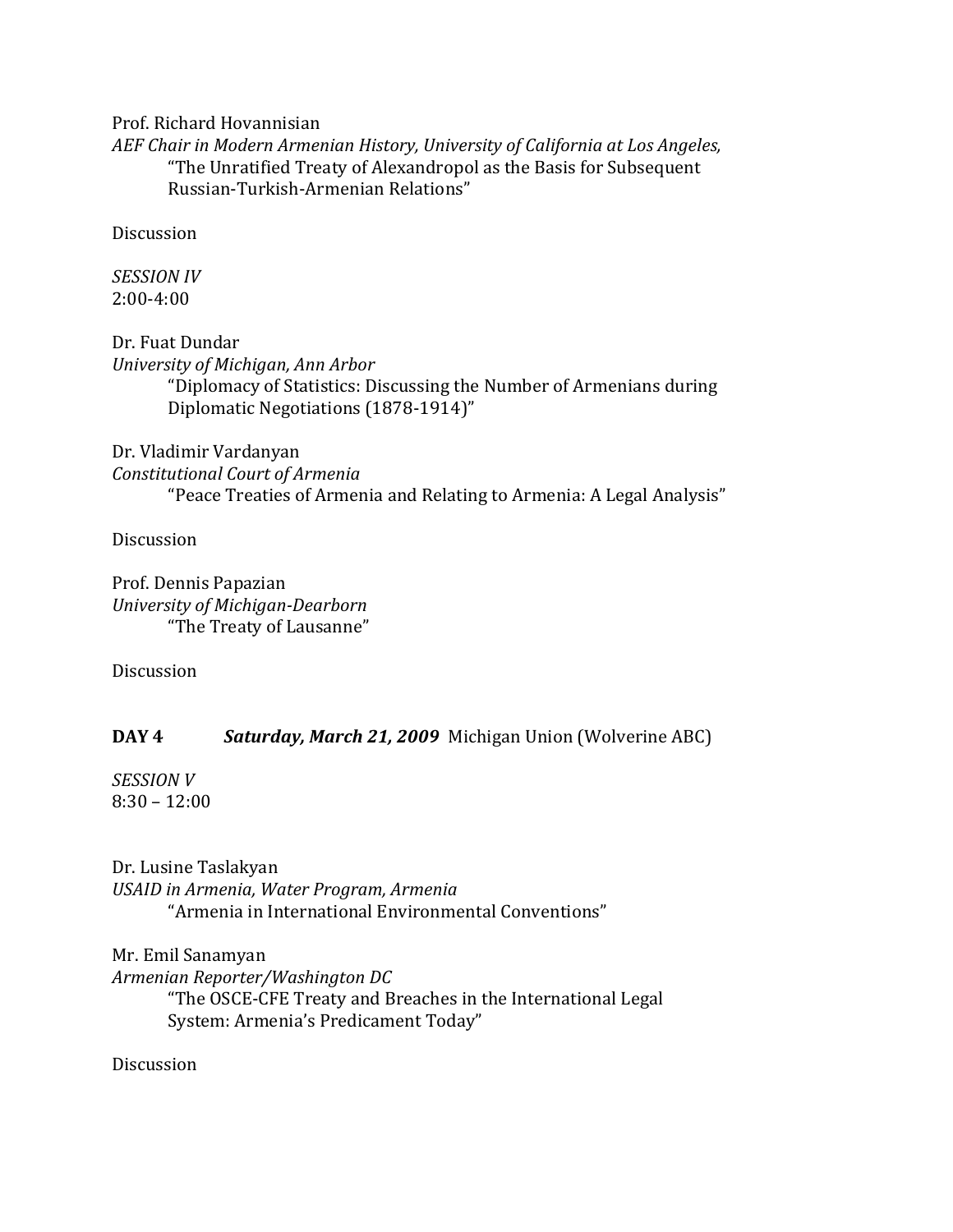Mr. Rouben Shougarian

*Tufts University, Medford, Massachusetts*

"Yielding More to Gain the Essential: The Russo-Armenian Treaty of 1997"

Prof. Sevane Garibian

*University of Paris X-Nanterre, France and University of Geneva, Switzerland* "From the 1915 Allied Declaration to the Treaty of Sevres: the Legacy of the Armenian Genocide in International Criminal Law"

Discussion

*Session VI*  $1:30 - 4:00$ 

Prof. Keith Watenpaugh

*United States Institute of Peace, Washington DC*

"The League of Nations and the Formation of Armenian Genocide Denial"

Mr. Pascual Ohanian, Esq.

*Honorary Member of the Buenos Aires Bar Association, Argentina* "International Treaties in International Penal Law Concerning Crimes against Humanity: Applicability of the Juridical Experience in Argentina and Chile to the Turkish-Ottoman State and Turkish Republic for Acts Perpetrated from 1910 to 1923 and Beyond"

Discussion

Prof. Catherine Kessedjian *University of Paris II (Panthéon-Assas), France* "Beyond Treaties"

Discussion **General discussion**

### *Concluding comments*

Prof. Gerard Libaridian *Alex Manoogian Chair, University of Michigan, Ann Arbor*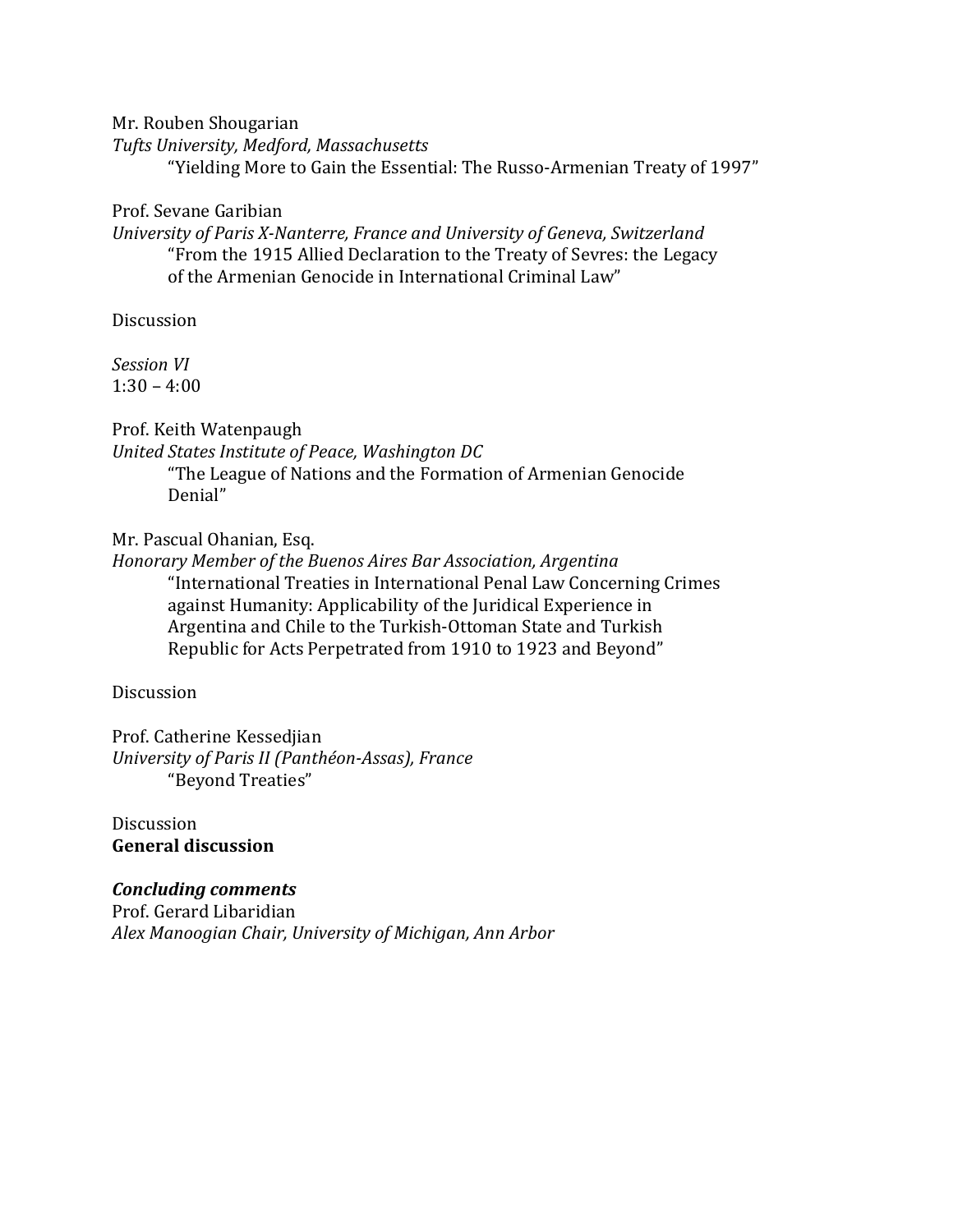### **BIOGRAPHICAL NOTES OF PARTICIPANTS**

*(In alphabetical order)*

#### **Aslanian, Sebouh**

Dr. Sebouh Aslanian is currently Manoogian Simone Foundation Post-doctoral Fellow, Armenian Studies Program, University of Michigan. His 2007 Ph.D. dissertation, *From the Indian Ocean to the Mediterranean: Circulation and the Global Trade Networks of Armenian Merchants, from New Julfa/Isfahan, 1605-1747* (Columbia University), received a Best Dissertation Award for that year from the Graduate School at Columbia. He is also the author of the monograph *Dispersian History and the Polycentric Nation: The role of Simeon Yervantsi's Girk or koči partavčar in the 18th Century Revival* (in the series Bibliotheque d'Armenologie "Bazmavep"). He is the author of a number of articles on the New Julfa merchants in various academic journals as well.

[elixe@aol.com](mailto:elixe@aol.com)

#### **Avdoyan, Levon**

Levon Avdoyan received his PhD from Columbia University. He has published a critical translation and commentary of the 10<sup>th</sup> century Armenian monastic work, *The History of Taron*, as well as numerous articles and monographs on Armenian history and historiography. He joined the staff of the Library of Congress where he first served as its specialist for Classics and Ancient and Byzantine Studies before becoming the Armenian and Georgian Area Specialist in the Near East Section of the African and Middle Eastern Division. He publishes and lectures widely on Armenian Studies, especially on the impact of the digital era on that discipline.

[lavd@loc.gov](mailto:lavd@loc.gov)

#### **Bardakjian, Kevork**

Kevork B. Bardakjian received his D.Phil. in Armenian studies from Oxford University. He then taught and supervised the Armenian collection at Harvard University (1974-1987) and became the first holder of the Marie Manoogian Chair of Armenian Language and Literature at the University of Michigan, Ann Arbor. In 1988 he founded the University of Michigan Summer Armenian Institute, held annually in Armenia. From 1995 to 2007, Professor Bardakjian was Director of the Armenian Studies Program. He has been President of the Society of Armenian Studies for two consecutive terms (1982-1984) and has served on the editorial boards of a number of Armenian studies journals.

Professor Bardakjian has published and lectured extensively throughout the United States, Europe, and Armenia.

[kbar@umich.edu](mailto:kbar@umich.edu)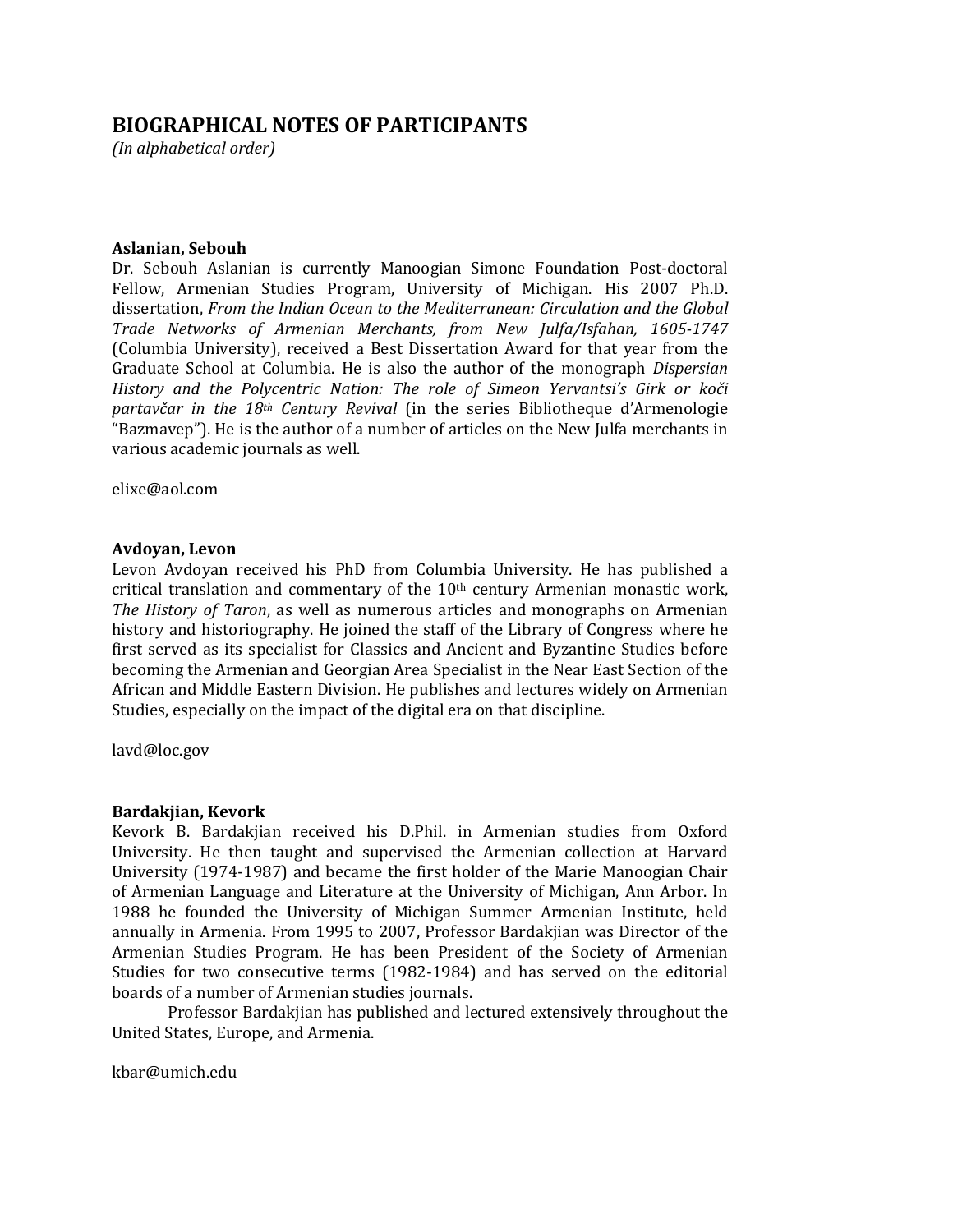#### **Bozoyan, Azat**

Dr. Azat Artash Bozoyan studied in the faculty of history at Yerevan State University. His first book, *The Eastern Politics of Byzantine and Cilician Armenia in 30-70s of the 12th Century*, was published in 1988. In 1995 he published *Documents on the Armenian - Byzantine Ecclesiastical Negotiations / 1165-1178/.* Since 1982 he has been working at the Academy of Sciences of Armenia and in 1999 he was appointed head of the section "Christian East" at the Institute of Oriental Studies. Since 2001 he has been the Director of the Armenological and Theological Center "Garegin I" in Holy Etchmiadzin. He has taught at Yerevan State University (1995-1997) and the Khatchatur Abovian Pedagogical Institute. He is currently professor at the Gevorkian Theological Seminary in Holy Etchmiadzin.

Dr. Bozoyan has published over 150 articles in scientific journals and edited volumes in Armenia and abroad and participated in programs at the Institute of the History of Rights in Frankfurt /Mein, and the Universities of Bologna, Wurzburg, Graz, Montpelier and College de France in Paris.

[bznazt@yahoo.fr](mailto:bznazt@yahoo.fr)

#### **Dadoyan, Seta**

Seta B. Dadoyan is Doctor of Sciences in Philosophy. She was professor of cultural studies, philosophy, art, history of technology and professional ethics at the American University of Beirut 1986-2005. Previously she also taught at Haigazian University and the Lebanese-American University. She was the Ordjanian Visiting Professor of Armenian Studies at MEALAC, Columbia University, during the spring terms of 2002 and 2006. Currently she teaches at St. Nersess Armenian Seminary at New Rochelle, NY.

The focus of her research and publications is the study of Armenian socialpolitical and intellectual cultures in their interactive aspects within the Near Eastern world, both medieval and modern. In addition to many lectures in various universities and institutions, she is the author of almost 50 extensive papers in scholarly journals in Armenian and English. She is the author of five books including *Armenian Painting in Lebanon* (Beirut,1984), *Pages of West-Armenian Philosophy*  (Beirut,1987)*, John of Erzinjan (Yovhannes Erznkatsi) – Sources of his 'Views from the Writings of Islamic Philosophers': Rasa'il Ihhwan al-Safa* (Beirut, 1991), and *The Fatimid Armenians: Cultural and Political Interactions in the Near East (Brill, 1997).* She is currently completing her magnum opus, *The Armenians and Islam: Paradigms of Medieval Interactions.*

[sdadoyan@yahoo.com](mailto:sdadoyan@yahoo.com)

#### **Dundar, Fuat**

Dr. Fuat Dundar is a Manoogian Simone Foundation Post-Doctoral Fellow at the University of Michigan and teaching a course on "Power, Peoples, Statistics: Nationalisms in the Ottoman Empire and Modern Turkey." His dissertation, completed at the Ecole des Hautes Etudes des Sciences Sociales in Paris and published recently in Turkey, was titled *Turkey's Cipher : The Ethnic Engineering of the CUP.* He has also authored *CUP's Settlement Policy of the Muslims* (Istanbul,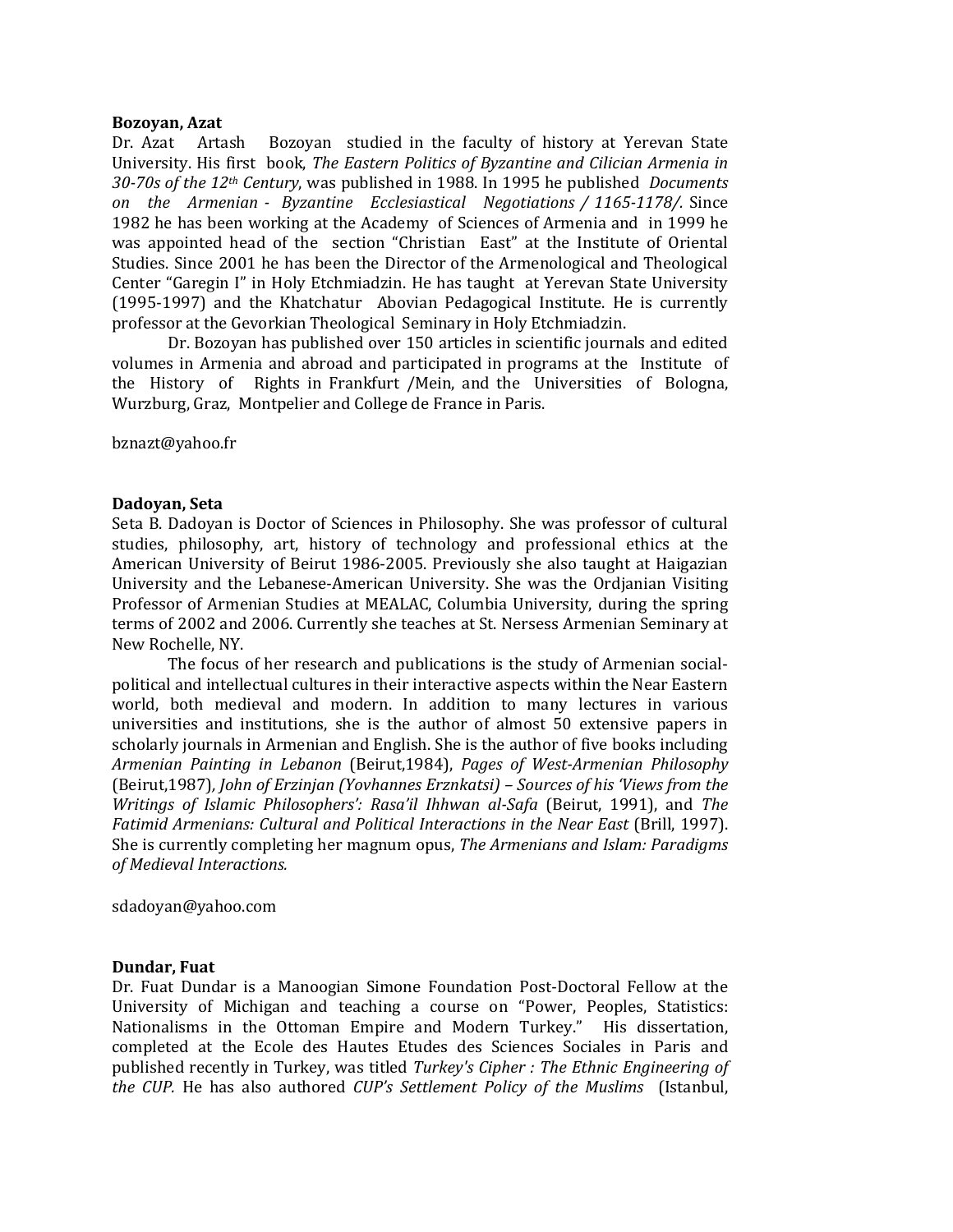2001) and *Minorities in the Turkish Census*, (Istanbul, 2000) which was also published in Greek in 2003.

[fuatdundar@hotmail.com](mailto:fuatdundar@hotmail.com)

#### **Garibian, Sévane**

Dr. Sévane Garibian (University of Paris X – Nanterre and University of Geneva) is specialized in International Criminal Law and Legal Theory. Her PhD Thesis (2007) is titled: *Crime against humanity and the founding principles of the modern state: birth and consecration of a concept*. She is currently Swiss National Science Foundation Post-Doctoral Fellow, and works on the influence of International Law in the actual Argentinian trials of the crimes committed during the military dictatorship.

Her recently published articles include: "Taking Denial Seriously: Genocide Denial and Freedom of Speech in the French Law", *The Cardozo Journal of Conflict Resolution*, vol. 9, n° 2, 2008, 479-488; "A Commentary on David Scheffer's Concepts of Genocide and Atrocity Crimes", *Genocide Studies and Prevention*, vol. 2, n° 1, 2007, 43-50; "Crimes against humanity and international legality in legal theory after Nuremberg", *Journal of Genocide Research*, vol. 9, n° 1, 2007, 93-111.

[sevane.garibian@gmail.com](mailto:sevane.garibian@gmail.com)

#### **Hewsen, Robert H.**

Dr. Robert H. Hewsen was born in New York City and received his PhD from Georgetown University where he majored in Russian and Caucasian history. Dr. Hewsen taught Russian and Byzantine History at Rowan University (formerly Glassboro State College) for 32 years. He also served as a Visiting Professor teaching Armenian history at numerous other institutions including the Universities of Michigan, Chicago, Pennsylvania, Tubingen (Germany), the Hebrew University of Jerusalem, Columbia, etc. In addition to numerous articles, he has published an English translation of the 7th century Armenian "Geography" (Weisbaden, 1992) and is the compiler of *Armenia: A Historical Atlas* (University of Chicago, 2001).

[rhewsen@comcast.net](mailto:rhewsen@comcast.net)

#### **Hovannisian, Richard**

Richard Hovannisian is holder of the Armenian Educational Foundation Chair in Modern Armenian History at the University of California, Los Angeles. His numerous publications include *Armenia on the Road to Independence*, the four-volume *The Republic of Armenia*, five volumes on the Armenian Genocide, the latest being titled *The Armenian Genocide: Cultural and Ethical Legacies*, eight volumes in the series *Historic Armenian Cities and Provinces*, and seventeen other volumes and sixty research articles relating to Armenian, Caucasian, Middle Eastern, and Islamic studies.

A Guggenheim Fellow, he has received many honors, including encyclicals from the supreme patriarchs of the Armenian Church, two honorary doctoral degrees, and election to membership in the National Academy of Sciences of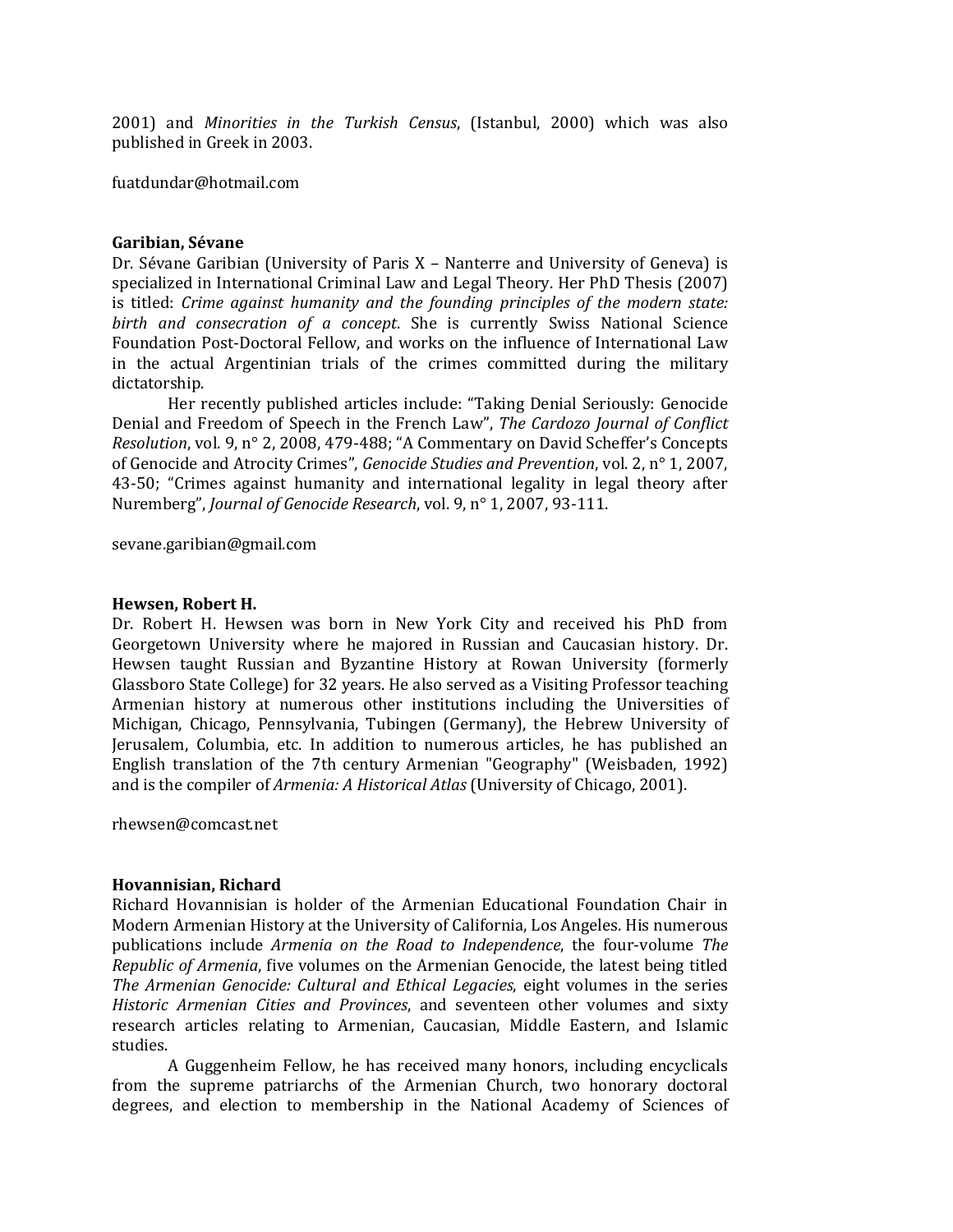Armenia. He is the initiator and seven-time president of the Society for Armenian Studies.

[hovannis@history.ucla.edu](mailto:hovannis@history.ucla.edu)

#### **Kavani, Ali**

Rajabali Kavani is Doctor of History (Early Modern times, Iran and Europe). He is a member of the TANAP research Group at Leiden University, the Netherlands since 2003, focusing on Perso-Dutch trade relations during the early modern period. He has transcribed the *Memorie van Overgave* (1702) [Memorandum of Transfer] by the Persia Director of the VOC (Ducth East India Company) Jacob Hooghkamer, transcribed the latter's Rapport [Report] on the silk trade (1702), and otherwise worked extensively on the VOC archives.

Dr. Kavani is Co-author/translator of *A Practical Dutch Grammar* (2006). He is also Research Fellow at the Institute for Issuance of the History of Iran, Tehran since 2000, evaluating Old Persian, Arabic and Turkish manuscripts and documents. He is now visiting Professor at Tehran University and teaching history of Afsharid and Zand dynasties with focus on Armenians in Iran during that period. The general focus of his research is Armenians and trade in Iran, Russia, Turkey and the Netherlands, regarding which he has published a number of translations and articles in scientific journals.

[alikavani@gmail.com](mailto:alikavani@gmail.com)

#### **Kessedjian, Catherine**

Catherine Kessedjian is Director of a Masters program in European Law, Deputy Director of the European College of Paris and Professor of European Business Law, Private International Law, International Dispute Resolution and International Commercial Arbitration at the University of Panthéon-Assas, Paris II, France.

She is regularly invited to teach in different countries, either at regular programs or as a visiting professor. In 2004, she was appointed a Hauser Global Professor at New York University School of Law where she teaches International Commercial Transactions and a seminar on Rule Making Processes in a Global World.

Dr. Kessedjian currently acts as mediator or arbitrator in a selected number of transnational disputes either ad hoc or under the auspices of, among others, ICSID, the ICC, LCIA and the AAA. Before joining Paris II, she was Deputy Secretary General of the Hague Conference on Private International Law (1996-2000), taught International Business Transactions, European Business Law, and was Director of the European Law Center of the Université de Bourgogne.

She received her legal education from the University of Paris (Doctorate) and the University of Pennsylvania Law School (LLM).

[Catherine.Kessedjian@u-paris2.fr](mailto:Catherine.Kessedjian@u-paris2.fr)

#### **Kouyoumdjian, Armen**

Armen Kouyoumdjian graduated in 1970 from the Sorbonne, Paris, where he studied Applied Statistics. Since then he has worked with a number of international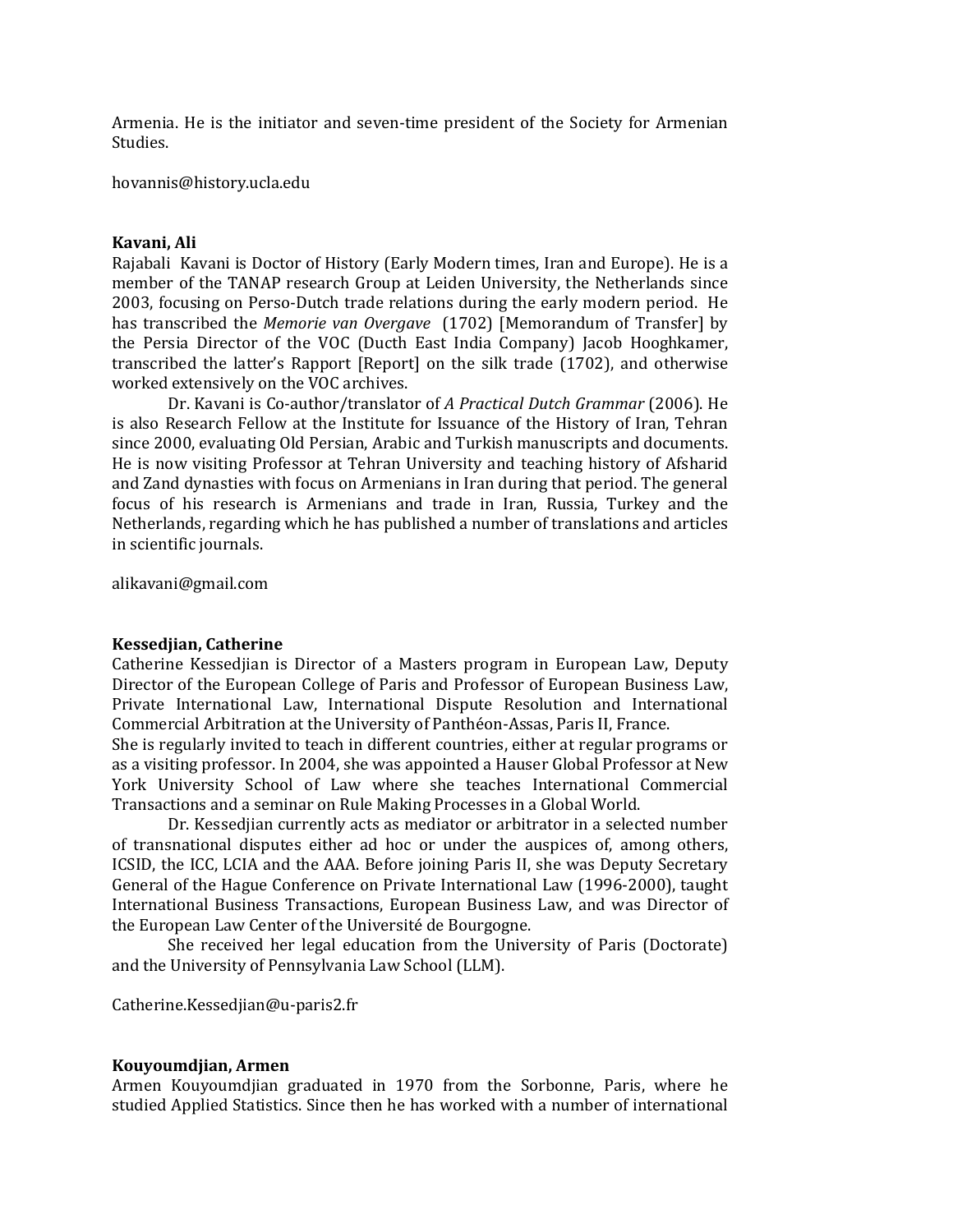business and consultancy companies in research and risk analysis in Europe and Central and South America. Mr. Kouyoumdjian has taught, published and lectured extensively in his area of specialization worldwide.

Since 1991 Mr. Kouyoumdjian has settled in Chile, where he has served as vice-chairman of Chile's Armenian Community and President for Chile of the All-Armenia Fund. He is now the liaison in Chile for cultural and international matters and regional organizations in Latin America on behalf of the Embassy of Armenia in Argentina. He contributes regularly on Armenian affairs to Spanish/language publications, audiovisual media and websites .

[kouyvina@cmet.net](mailto:kouyvina@cmet.net)

#### **Mutafian, Claude**

Claude Mutafian is a former Professor of Mathematics at Paris-13 University. His research covers Armenian history, which he presented in his *Historical Atlas of Armenia* (2001). He specializes in the medieval period, particularly the Cilician Kingdom of Armenia and its relations with the Crusaders and the Mongols. He has numerous publications in that field, and his PhD thesis was on "Armenian Diplomacy in the Levant during the Crusades." He is currently preparing an in-depth study titled « Armenia of the Levant », which covers the XIIth-XIVth centuries.

Dr. Mutafian has also organized various exhibitions, such as "The Armenian Kingdom of Cilicia" (Paris, 1993), "Roma-Armenia "(Vatican, 1999), and "Armenia, the Magic of Writing" (Marseilles, 2007).

[Claude.mutafian@wanadoo.fr](mailto:Claude.mutafian@wanadoo.fr)

#### **Ohanian, Pascual**

Dr. Pascual Ohanian is a lawyer and historian based in Argentina. He is the author of many books specializing in the study of primary sources on the Armenian Question and the Armenian Genocide, including six of the thousand-page volumes of *The Armenian Question and International Relations*. He has conducted first-ever research on the Armenian Genocide, among others, in the State Department archives of Spain and the Vatican, in part as a court-appointed researcher-expert in *Hairabedian vs. Turkey*, an unprecedented case in Argentinean Criminal Court dealing with the yet unsettled principle of the Right to the Truth.

During the past four decades he has taught courses in Argentinean universities on human rights, impunity, genocide cover-up, and denialism in international law, and has read lectures on discrimination, international terrorism and crimes against humanity. His current research is focused on the penalization of denialism and the applicability of the Argentinean International Treaties to the Armenian demands from Turkey.

He is the recipient of an honorary doctorate from the National Academy of Sciences of Armenia, and is an honorary member of the Buenos Aires Bar Association.

[ohanianp@yahoo.com.ar](mailto:ohanianp@yahoo.com.ar)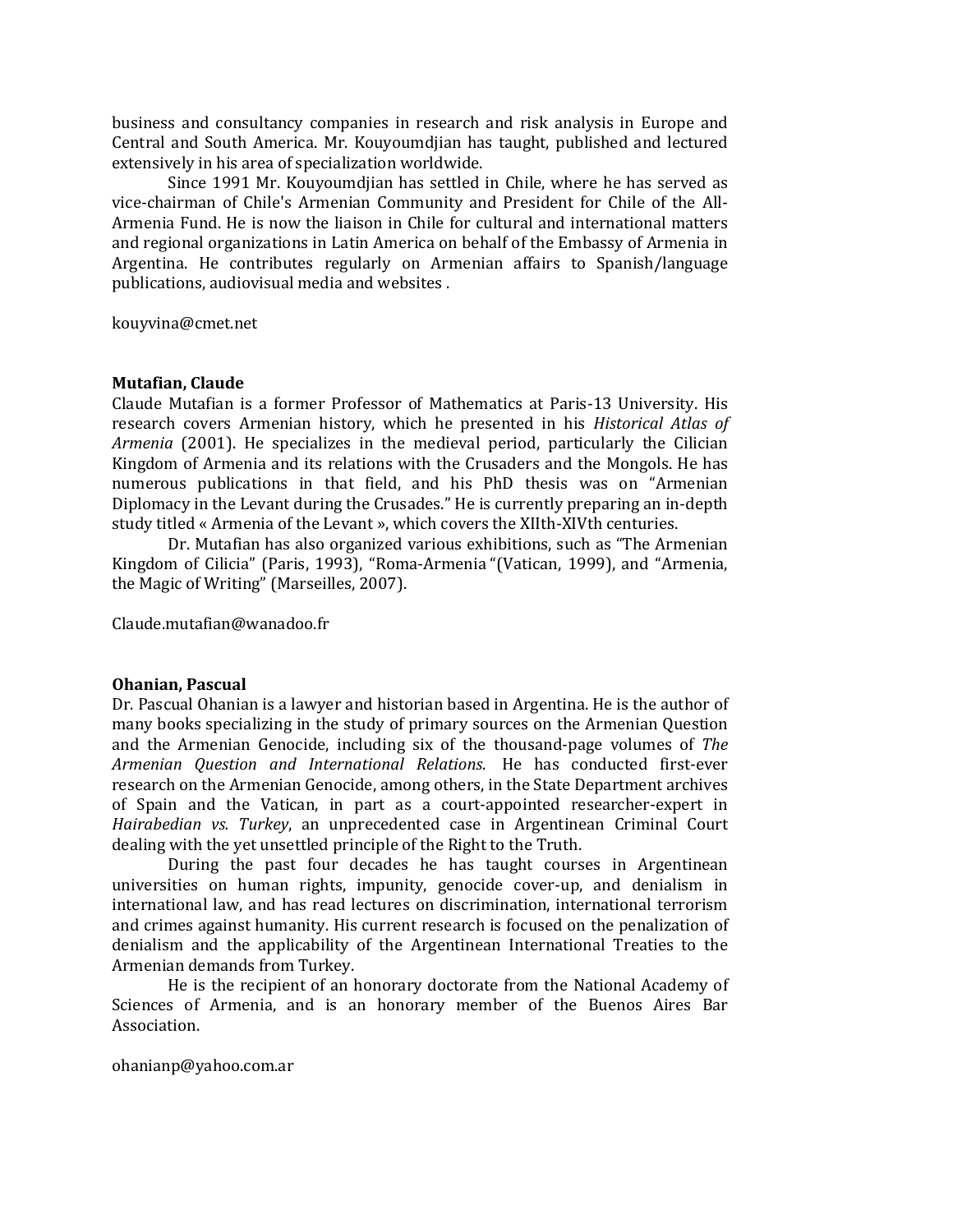#### **Papazian, Dennis**

Dennis R. Papazian, PhD, is Professor Emeritus of history and Founding Director of the Armenian Research Center at the University of Michigan, Dearborn. His primary fields of interest were Eastern Europe, the Soviet Union and its constituent republics, as well as the Caucasus. More recently he became involved in the study of the Armenian Genocide and the circumstances surrounding it, which led him to a more detailed study of historic Armenia, the Ottoman Empire, and present-day Turkey.

He was the founding director of the Armenian Assembly of America in Washington, DC, and served many years as the chairman of its Board of Directors. He has been involved in academic administration, served as the president of the Society for Armenian Studies and as editor of the Journal of the Society for Armenian Studies, and has been noted as a frequent commentator on Soviet and international affairs on local TV and newspapers. He has written numerous articles and studies on various facets of his fields of studies, and he has been active in various relevant academic organizations including the International Association of Genocide Scholars.

[Papazian@umich.edu](mailto:Papazian@umich.edu)

#### **Preiser-Kapeller, Johannes**

Johannes Preiser-Kapeller, Mag. Dr. Phil., is Junior Scientist at the Institute for Byzantine Studies of the Austrian Academy of Sciences. He received his doctorate in Byzantine Studies from the University of Vienna. He is contributing to the new edition of the Register of the Patriarchate of Constantinople (14th cent.), a central source for the history and church history of late Byzantium. He is also working on a systematic synopsis of the Byzantine Empire´s foreign relations, especially with Persia, the Caucasus region and Armenia, for the 6th to the 9th centuries, within the program for the "Regesten der Kaiserurkunden des oströmischen Reiches" of the Bavarian Academy of Sciences (Munich).

[Johannes.Preiser-Kapeller@oeaw.ac.at](mailto:Johannes.Preiser-Kapeller@oeaw.ac.at)

#### **Sanamyan, Emil**

Mr. Sanamyan has a BA in Political Science from the University of Arizona (1998) and did graduate work in international security studies at the George Washington University. In addition to Armenian media, he has written for the Jane's Information Group and frequently appears on Voice of America TV. His public presentations include the Department of Defense, Johns Hopkins University and the Parliament of the Nagorno Karabakh Republic. Mr. Sanamyan is a Washington Editor of the Armenian Reporter [www.reporter.am](http://www.reporter.am/) and regularly writes on international affairs subject for various other publications.

[sanamyan@gmail.com](mailto:sanamyan@gmail.com)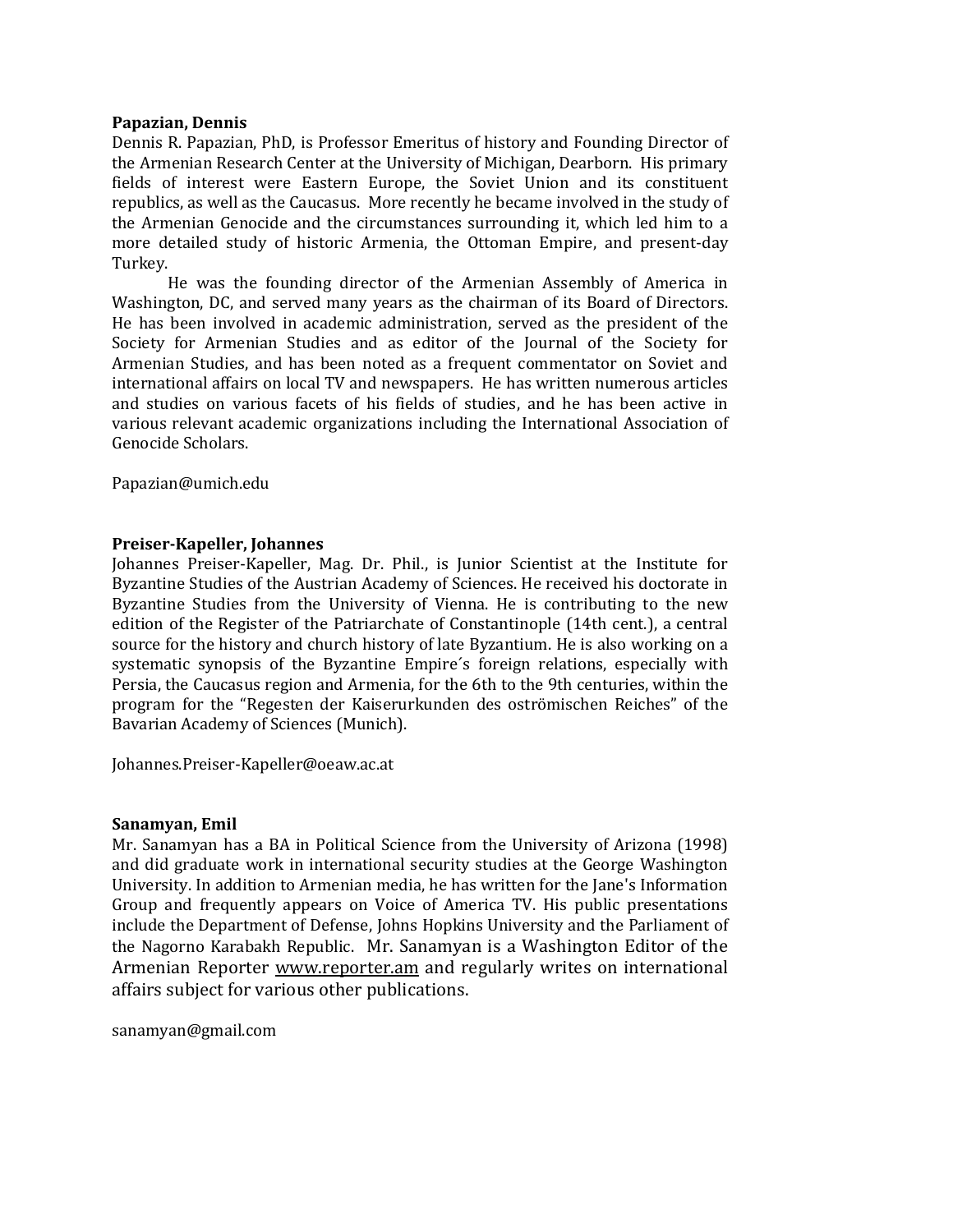#### **Shougarian, Rouben**

Ambassador Ruben Shougarian has done graduate studies in philosophy and theory of culture at Yerevan State University. He was independent Armenia's first Ambassador to the US and subsequently served as Ambassador to Italy, Spain and Portugal and as Deputy Minister of Foreign Affairs. He has lectured extensively and is the author of numerous articles and a forthcoming book, *West of Eden, East of the Chessboard*.

Ambassador Shougarian is currently Lecturer at the Fletcher School of Law and Diplomacy, Tufts University.

R\_shugarian@ yahoo.com

#### **Taslakyan, Lusine**

Ms. Lusine Taslakyan has extensive experience in international development projects in Armenia and the South Caucasus. She received her Diploma in Biology and Ecology from the Armenian State Pedagogical University in 1997 and completed a post-graduate course at the Institute of Hydroecology and Ichthyology of the National Academy of Sciences of Armenia. In 2001 Ms. Taslakyan was awarded an Edmund S. Muskie Graduate Fellowship and received her M.S. in Environmental Science from the University of Idaho, USA in 2003.

Her area of specialization includes water resources management, promotion of public awareness and public participation in environmental decision-making process. Ms. Taslakyan worked at various international organizations implementing environmental and water management projects in Armenia and the Caucasus, organized and facilitated public awareness seminars and workshops for local stakeholders and NGOs. During the last five years she worked as Public Participation Task Leader at the *USAID Program for Institutional and Regulatory Strengthening of Water Management in Armenia*. Ms. Taslakyan also serves as a consultant to the *Trans Boundary River Management of the Kura River* project funded by the European Commission.

[lucine\\_t@excite.com](mailto:lucine_t@excite.com)

#### **Vardanyan, Vladimir**

Vladimir D. Vardanyan studied law and received his doctorate in International Law from Yerevan State University. He defended his doctoral thesis, titled "Basis of State Responsibility for Genocide," at Yerevan State University where subsequently he became a lecturer in the Department of Constitutional and International Law. Since 2006 Dr. D. Vardanyan holds the position of Head of International Treaties Department of the Staff of the Constitutional Court of Armenia.

Vladimir D. Vardanyan is author of more than 20 scientific papers dedicated to several aspects of International and Constitutional Law. Including "Resolution 106: the Juridical Essence and Political and Legal Contents" in G. Novikova ed., "Regional Security Issues: 2007. Collection of Articles" (Yerevan 2007), "Strengthening of the Democratic Structures and Rule of Law" in G. Novikova and S. Sargsyan eds., "Mechanisms of Enforcement of Constitutional Court Decisions: Actual Problems and Possible Solutions" in Vladimir H. Hovhannisyan, ed., (Yerevan, 2007), and "The Crime of Genocide in the Statute of the International Criminal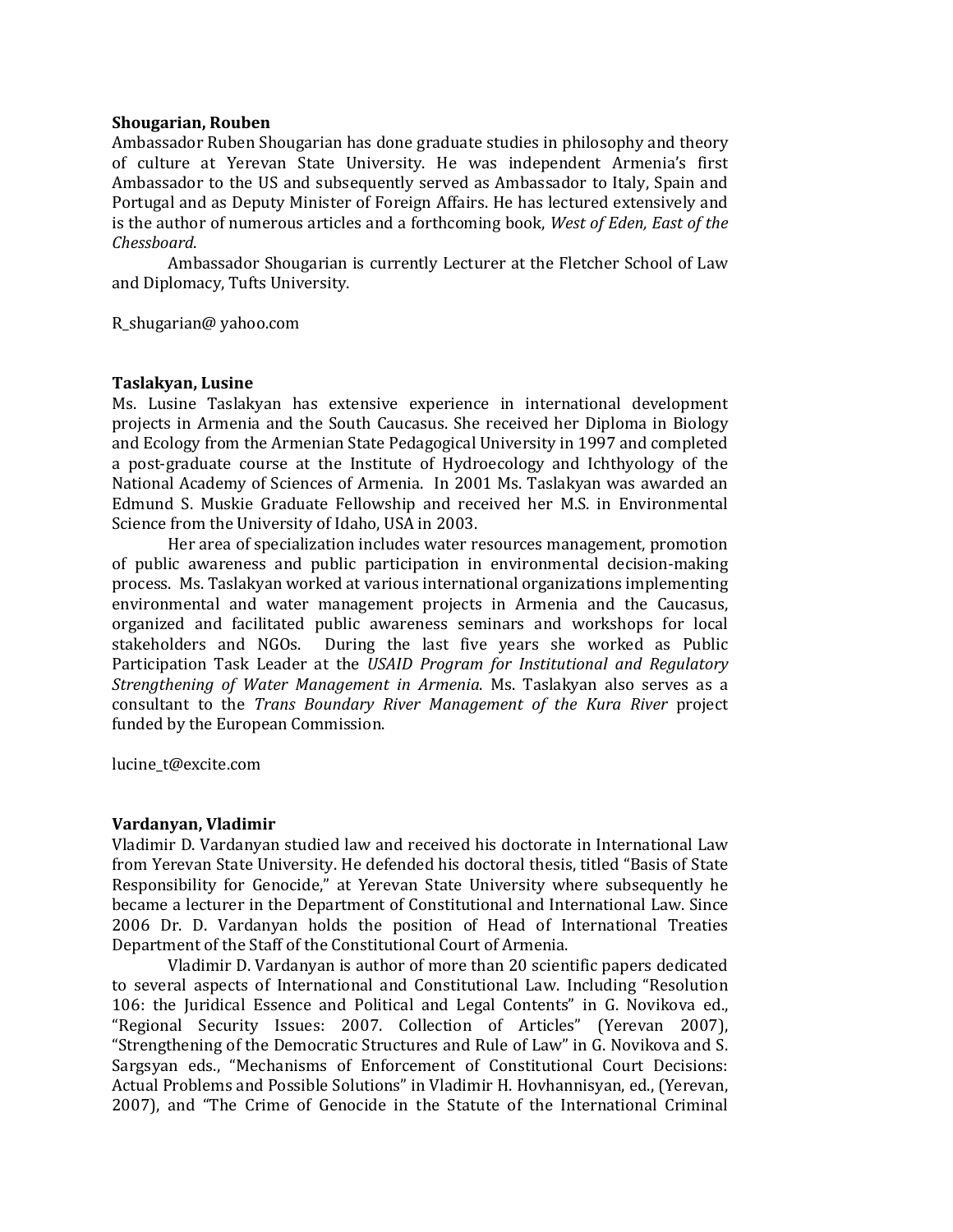Court" in "the Russian Yearbook of International Law": Special Issue, Saint-Petersburg, 2003 (in Russian).

[vladimirvardanyan@gmail.com](mailto:vladimirvardanyan@gmail.com)

#### **Watenpaugh, Keith**

Keith David Watenpaugh is a historian and Associate Professor of Modern Islam, Human Rights and Peace at the University of California, Davis. Currently, he is a Jennings Randolph Senior Fellow in International Peace at the United States Institute of Peace and has held fellowships at Williams College, Harvard and the University of Utah. He is the author of *Being Modern in the Middle East: Revolution, Nationalism, Colonialism and the Arab Middle Class* (Princeton: Princeton University Press, 2006), and is at work on a new book examining the emergence of the international humanitarian régime in the interwar Middle East.

[kwatenpaugh@ucdavis.edu](mailto:kwatenpaugh@ucdavis.edu)

#### **Yengoyan, Aram**

Aram Yengoyan is a native of Fresno, California and grew up there. His grandfather and father edited the Armenian newspaper Nor Or throughout the late 1920s to the and early 1940s. He graduated from Fresno State College (at that time) with a BA in 1956, earned a n MA in Anthropology at UCLA in 1958 and in l963 his PH. D. was from the University of Chicago. He taught at the University of Michigan/Ann Arbor in Anthropology from 1963 to 1991 and currently he is Distinguished Professor of Anthropology at the University of California, Davis. While at Michigan, he and Professor Benjamin Stolz started the Armenian Studies Program in the 1980s.

His anthropological fieldwork is in Southeast Asia and also the languages and cultures of the Australian Aboriginal in the central and western Australian desert. In both areas, he has done many years of anthropological field work. Most of his writings are on cultural theory, translation and culture, anthropological theory, religion and culture, and on anthropological approaches to comparison. His latest volume as editor is *Modes of Comparison: Theory and Practice* (University of Michigan Press, 2006).

[aayengoyan@ucdavis.edu](mailto:aayengoyan@ucdavis.edu)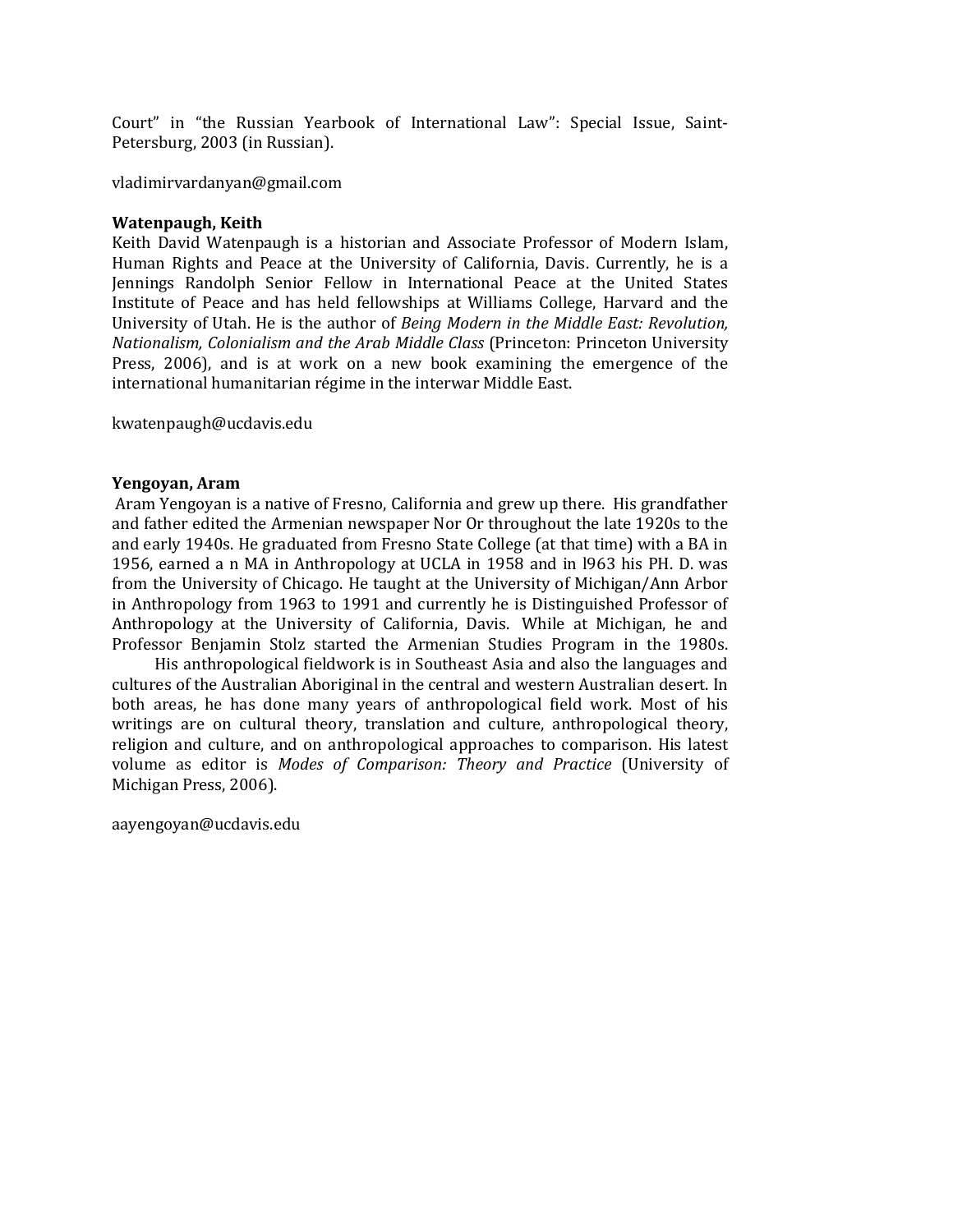### **ABSTRACTS OF PAPERS**

*(In order of presentations)*

#### **Avdoyan, Levon**

*"Unintended Consequences: Three Ancient Treaties and the Armenians" (63, 299, 387 CE)*

It is a truism among those who study the entire course of Armenian history that its lands have been the plaything of the various powers that have surrounded it through the ages. From the very first mention of the Armenians in the 6th century BC, and throughout the extant narratives of the ancient historians who dealt with the various entities known as Armenia, it becomes clear that these antithetical powers waged wars and signed peace treaties all to create and control a client state on its borders. This paper examines three of these treaties: that of Rhandeia (63 AD), between Rome and Parthia; Nisibis, between Rome and the Sasanians of Iran (299 AD?); and the unnamed treaty of c. 387 AD, again between Rome and the Sasanians. While they ostensibly treat the geopolitical fate of Armenia Magna, Armenia Minor, and the five to seven ethnē/satrapies to the south, their implementation exerted an unexpected and powerful impact on the political, religious and cultural conditions within the lands of the Armenians that allowed the formation and retention of Armenian identity as we see it today.

#### **Hewsen, Robert H.**

*"Armenia in the Treaty of Nisibis of 299CE"*

The Treaty of Nisibis imposed by the Romans upon the Persians in 299 concluded a series of wars between the two powers that had continued for three-quarters of a century. Although some of the terms of this treaty are known from the "Res Gestae" of the Roman historian Ammianus Marcellinus (4th cent,) and some from the text of the Byzantine historian Peter the Patrician (7th cent.), others may be adduced from a careful reading of the treaty terms in the context of the period in which they were drafted.

Most important, however, is the significance of this treaty for the date of the installation of King Tiridates the Great upon the Armenian throne and the implication of this date for the date of the conversion of Armenia to Christianity. The fact that this treaty established peace between the two empires for nearly forty years perhaps explains why Roman sources have almost nothing to say about Armenia in this period (297 to 337), why the conversion of Armenia passed unnoticed in these sources, and why there is nothing to corroborate the content of the "History" of Agathangelos and that of Moses of Khoren, our only Armenian sources for the same period.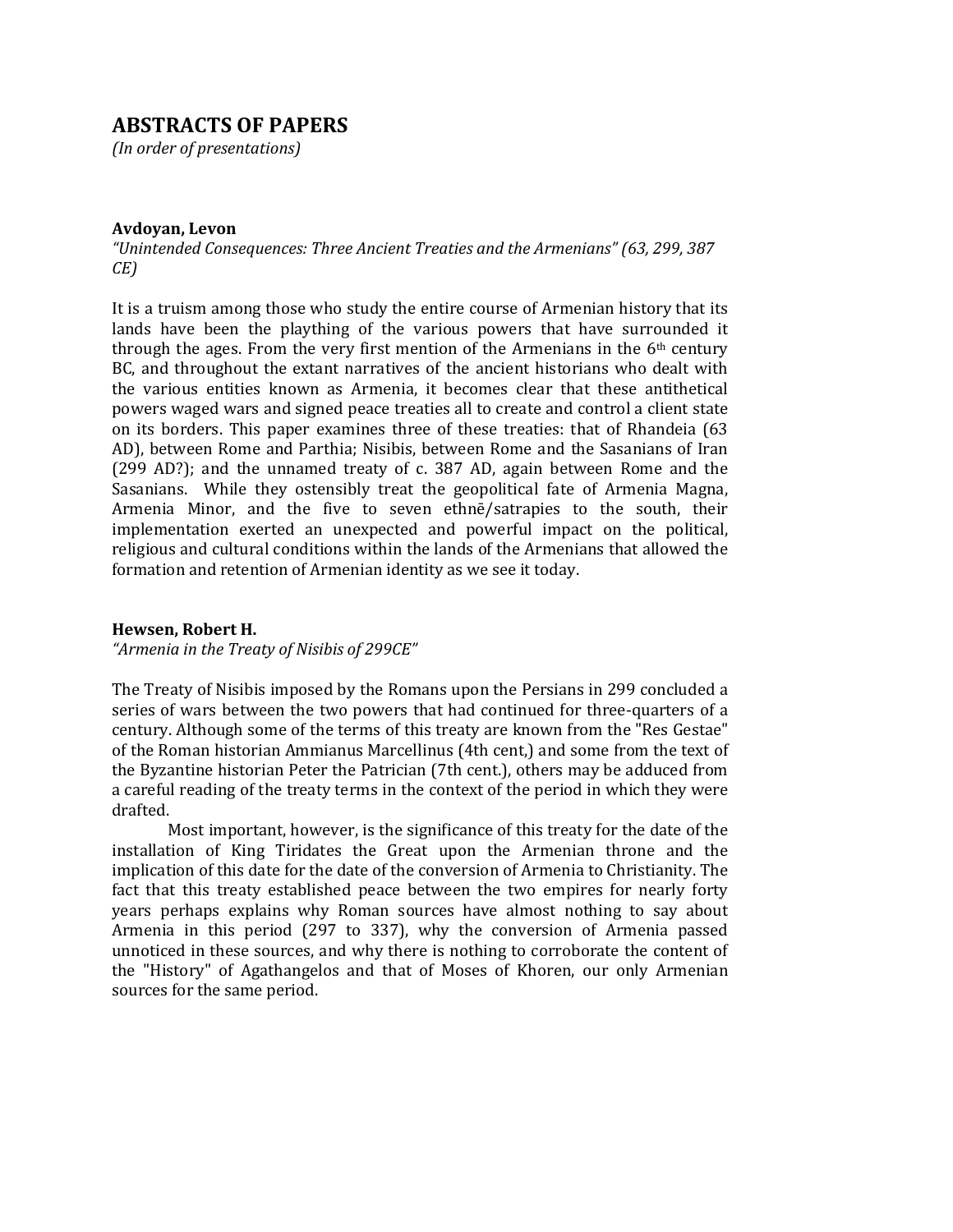#### **Dadoyan, Seta**

*"The Tradition of Medīnan Oaths, from Jerusalem Covenants, Umayyad Treatises, the Shah's Charter to the Sultan's Rescripts: The Record of Islamic-Armenian Protocols"*

The Treaty made between Mu'āwiyah Ibn Abī Sufyān and Theodoros Rštuni in 652 is considered to be the first protocol between the Arabs and Armenians. This paper argues that Islamic-Armenian contacts and compacts began much earlier, during the Medīnan decade (622-632) and continued through the Rashīdūn and Umayyad periods. Indeed, this treaty and another in 654, were a link in a long tradition of oaths/treaties to Armenians which continued through the Umayyad, Ayyūbid, Safavid periods, and echoed in the Ottoman *Tanzimat* in the 19th century. The status of the Armenians and Eastern Christians of Jerusalem was the earliest context. What is known in Armenian histories as the "Prophet's Oath" and always referred to even after the 15th century, was an initial oath said to be granted to an Armenian deputation from Jerusalem in Medīnah during early 630s. Poorly recorded this episode became a reference. It was subsequently reconfirmed by 'Alī in 626/4 (caliph in 656-661), and Caliph 'Umar Ibn al-Khaṭṭāb (634-644). It seems therefore, that in view of these oaths, the 652/654 Treaty was essentially a reconfirmation of the Prophet's Oath in spirit and content. The Umayyads renewed the compact twice in 703 and 719. The tradition was firmly held and mentioned frequently in medieval Armenian and some Arab histories. In 1187 when Ayyūbid Salāh ed-Dīn entered Jerusalem, led by their patriarch, the Armenians requested protection in return for their subjection, and a renewal of the "Prophet's Oath", well as 'Ali's and 'Umar's oaths which they brought to him.

Salāḥ ed-Dīn complied by an elaborate oath of his own to the Armenians and Eastern Christians in Jerusalem and everywhere. Over four centuries later, the so called "Charter" of Shāh Abbās in 1605 to the Armenians of New Julfa-Isfahan was ratified by a copy of a Medīnan oath allegedly to the Assyrians. Over 250 years later, and despite great differences in circumstances, the Ottoman Imperial Rescripts amounted to a regress into an early Islamic or Medīnan system of regulating relations between the Islamic state and the non-Muslim or *dhimmī*s, as the Armenians. This paper also argues that the authenticity of the oaths and treatises from the  $7<sup>th</sup>$  to the  $17<sup>th</sup>$ , even the  $19<sup>th</sup>$  centuries - some established others not - is secondary to their historicity. The fact that each text claimed to be based on the previous one/s, as well as the record in medieval histories, produces a continuum which rightly acquires historicity as a very significant yet understudied aspect of the Armenian experience with Islam.

#### **Preiser-Kapeller, Johannes**

*"Armenian Aristocrats as Diplomatic Partners of Eastern Roman Emperors, 387- 884/885 AD"*

The present paper will deal with the diplomatic relations between the Armenian aristocracy (as a whole and as individuals respectively) and the most important neighbouring Christian monarch, the Eastern Roman (Byzantine) Emperor. The study will concentrate on the period from the partition of Greater Armenia (387 AD) between Rome and Persia and the end of the Arsacid rule until the renewal of the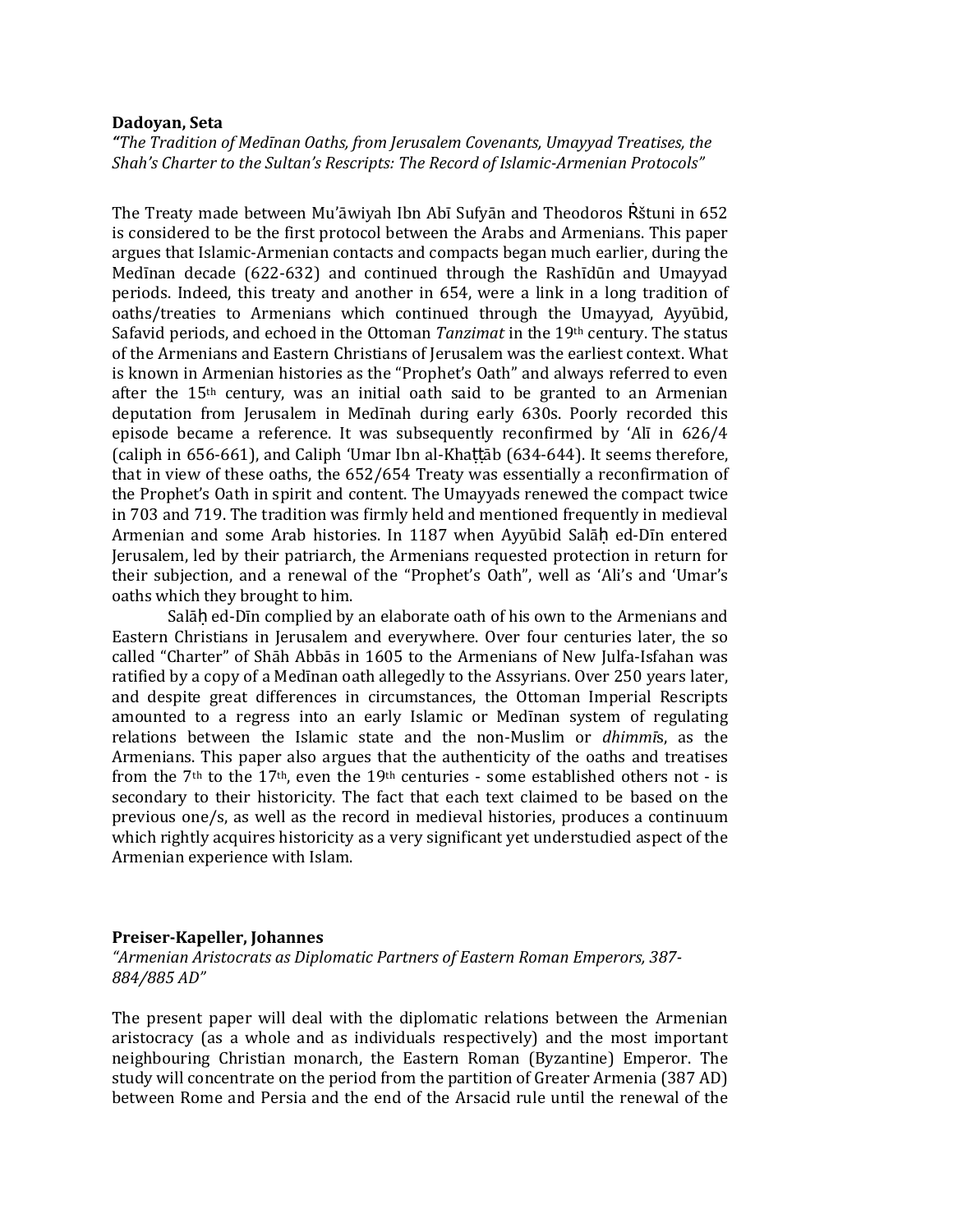Armenian monarchy under the Bagratids. During these centuries characterised by the absence of an Armenian King, foreign powers came to terms on the one hand with individual powerful noblemen, who were appointed to represent the entire Armenia, bearing the title of *marzpan*, *sparapet*, *patrik* etc., and on the other hand they negotiated directly with various aristocratic houses (as they did in former times).

Based on contemporaneous Armenian, Greek and other sources the paper aims to analyze the contents of the covenants between Armenian aristocrats and Byzantine Emperors (declaration of allegiance, bestowal of titles, military assistance etc.), the diplomatic means and customs (oath, presents, charters – the "diplomatics of diplomacy"), the sources' terminology and the interpretation of the relations between the Emperor and the Armenian aristocracy given by the sources. The description of these relations in the Armenian sources will be consequently compared to the depiction of those of the Armenian aristocrats' to the Sasanian Great King and the Arab Caliph. In that way a "Byzantinocentric" interpretation of Armenia's foreign relations during this period will be avoided, while at the same time efforts will be made to detect specific elements of the Armeno-byzantine political relations.

#### **Bozoyan, Azat**

*"The Deabolis Treaty (1108) - An Example of the Byzantian Policy of "Divide and Rule"*

The war between Norman crusaders and Bohemund of Antioch, on the one hand, and the Byzantine emperor Alexis I Comnenus, on the other, ended with the victory of the latter. Since military actions were developed principally in the Balkans, the peace agreement was concluded in Deabolis. This agreement settled relations between the parties in the Balkans and the Near East, delineating borders and zones of influence. A copy of this document has survived in the work of Anna Comnenus daughter Alexis I Comnenus. This treaty is the first document which has reached us that mentions the Rubenid princes of Cilicia Leon I and Toros I, along with their possessions, as vassals of the Byzantine Empire.

Comparing this text with other historical documents, we will try to show that the mention of two Rubenid princes was not a casual remark; rather it reflected Byzantine policy of promoting divided states as a means of controlling border areas of the Empire.

#### **Mutafian, Claude**

*"The International Treatises of the Last Kingdom of Armenia"*

It is well known that the last Kingdom of Armenia flourished in Cilicia, pretty far away from Historical Armenia, from 1198 to 1375; it was preceded by one century of Rubenid baronny. Unlike the former Kingdoms, it was not situated between two great powers, but surrounded by a mosaic of different States and peoples: Franks, Greeks, Syriacs, Arabs, Turks, Mongols, and Mamluks. Such geopolitical conditions obviously led to the elaboration of a quite remarkable diplomacy together with numerous treaties involving the neighbors. The texts of most of them have been lost, but some of them can be more or less reconstituted through the information given by contemporary historians or colophons, as, for example, the treaty signed by King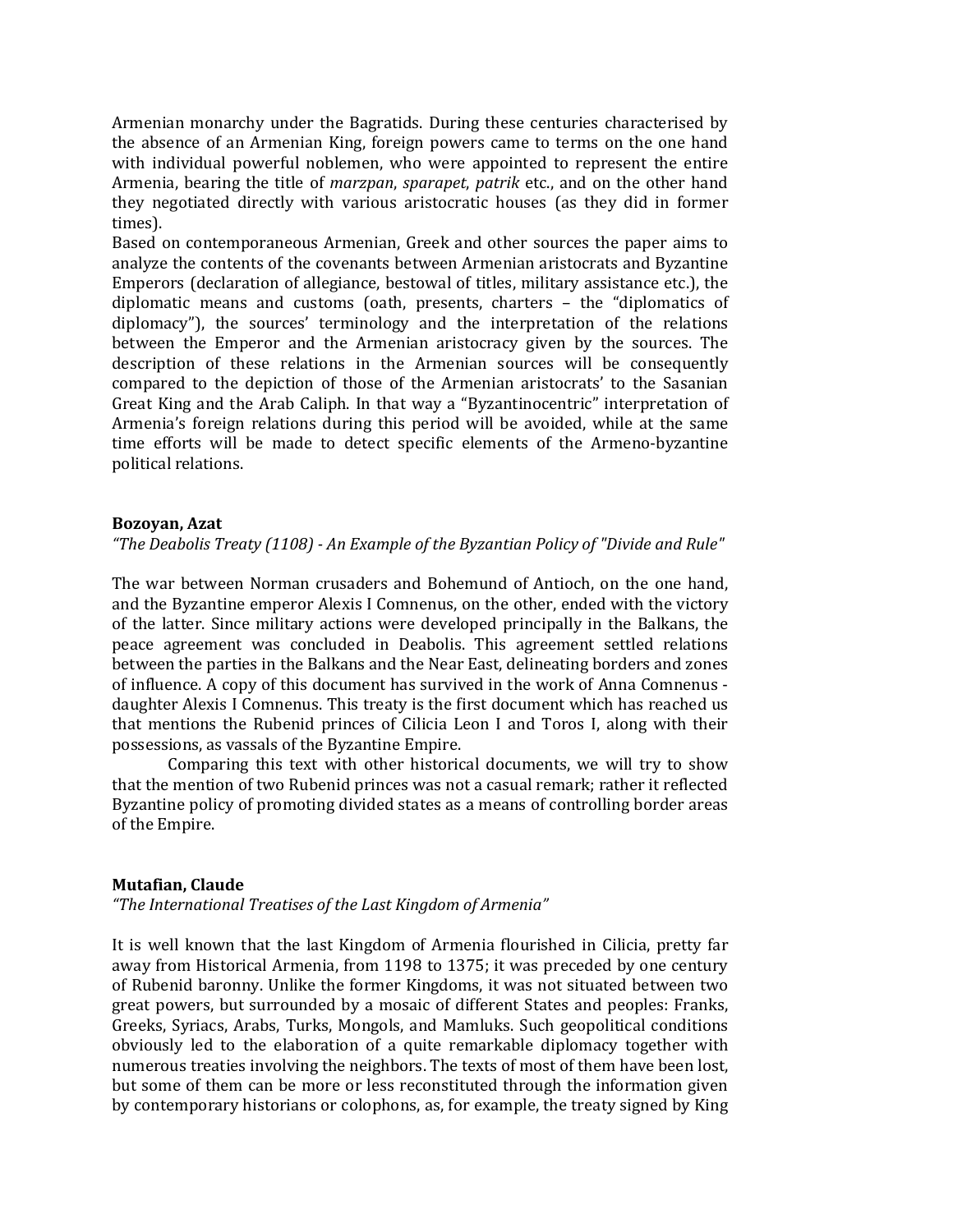Hetum Ist with Khan Mongke he met in the Mongol capital after his legendary journey. Even better, in one single case the Arabic version of a treaty has been integrally preserved: it is the peace treaty signed in 1285 between King Levon II and the Mamluk sultan of Egypt.

These sources allow us to study this important part of Armenian diplomacy, which is impossible in the case of the former Kingdoms because of the lack of sources.

#### **Kouyoumdjian, Armen**

*"When Madrid Was the Capital of Armenia"*

The purpose of this paper is to present and inform about an episode in Armenian political history which is little known to most people, interesting in its originality more than its impact, which was somewhat secondary.

Leo V, also referred-to in some sources as VI, ascended to the throne of the remains of the Armenian kingdom of Cilicia in 1373. His reign was short-lived, as the Mamluk offensive put an end to his kingdom in April 1375, at which time he was taken prisoner to Cairo, with a lifetime prohibition to leave Egypt. He was nonetheless released thanks to the efforts of King John 1st of Castile in 1382. The Castilian king granted Leo the rights to the province of Madrid, as well as Villa Real (now called Ciudad Real) and Andujar (in Andalucia). For good measure, he added a financial grant of 150,000 Maravedis per annum.

Leo set up home in the Alcazar of Madrid. He had to leave Madrid in 1385 under pressure from local notables. He went first to Aragon, and then to France, where he died in 1393 and is buried, together with the French royals, in the Basilica of St. Denis, near Paris. In his final years he played the role of political advisor and mediator at large in Europe. Following his death, the crown of Armenia passed on to Cypriot, then Venetian ruler, and was later claimed by the (now also exiled) Italian royal family of Savoy.

#### **Kavani, Ali**

*"The Treaty of 1639 and its consequences for Armenia and the Armenians"*

In 1501, Iran was reunified under the Safavid dynasty. The establishment of the Safavid dynasty caused antagonism between the Persians and the Ottomans, leading to several wars of which Armenia often was the arena. In 1514, *Sultan Selim I* attacked Iran. *Shah lsma'il I* decided to follow the scorched-earth policy a policy later to be pursued by several other Safavid kings.

During the weak reign of Sultan *Mohammad Khodabandeh*, the Ottomans attacked Armenia in 1578 and continued doing so even after Shah *Abbas I* had come into power. In 1590, Shah *Abbas* reached an agreement with the Ottomans but he was forced to give up Eastern Armenia and some other territories. In the autumn of 1603, however, he decided to recapture the occupied lands. He conquered Ordubad, Akulis, Julfa, and other cities. In order to deprive the Ottomans from supplies, he burned down most of Eastern Armenia. In 1604 and 1605, some 250,000 to 300,000 Armenians were forced to migrate to Central Iran as a result.

In 1639, the Treaty of Zohab or Qasr-e Shirin was concluded. Its main aim was to put an end to the never-ending wars and hostilities between the Ottoman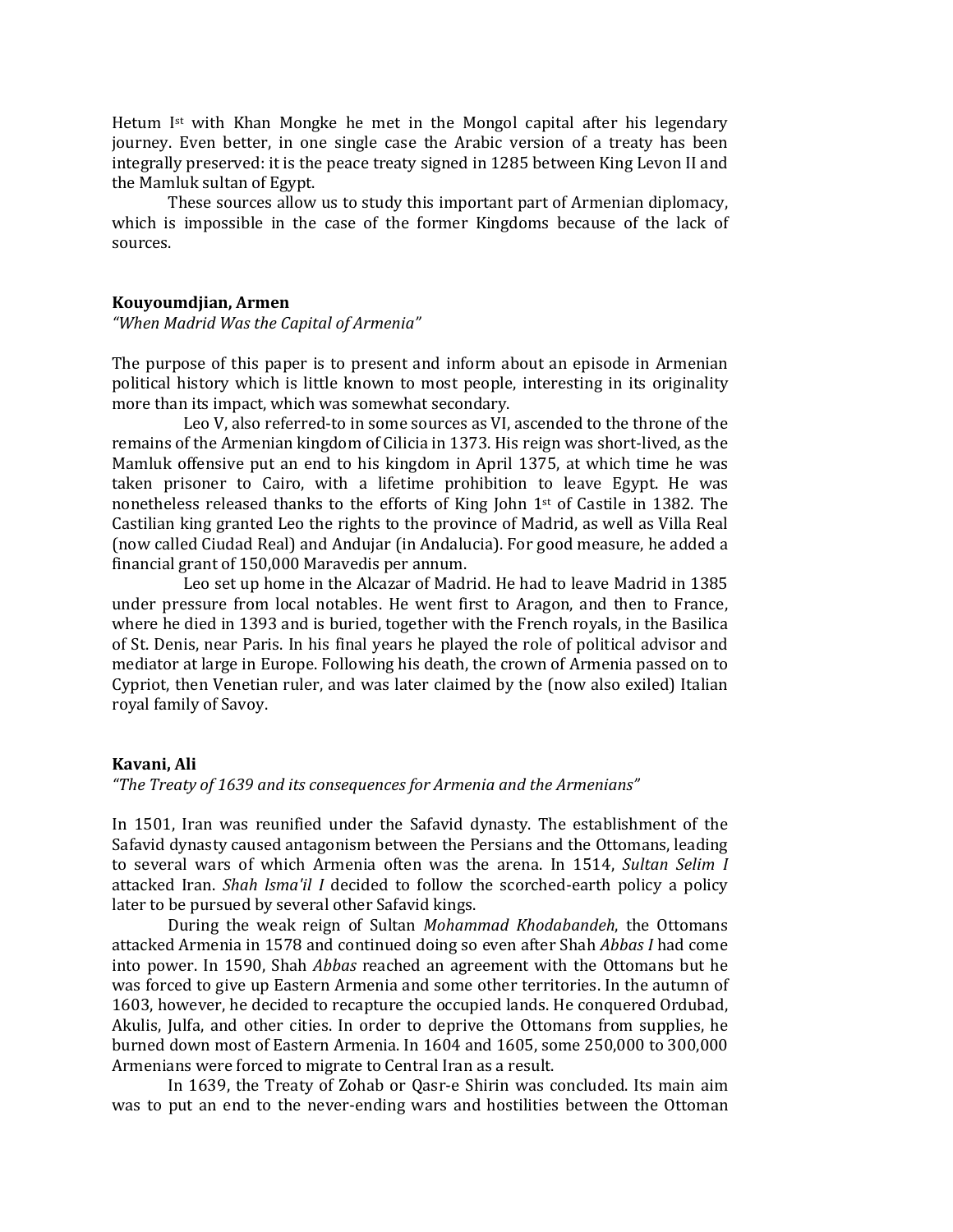and the Safavid Empires and to determine the borders. One of the consequences was that historic Armenia, like some other places, was partitioned between the two empires. The territories located west of the fortress of Kars (Western Armenia) went to the Ottomans. The Safavids, on the other hand, took the lands east of Ani and the Arpachay River (Eastern Armenia).

#### **Aslanian, Sebouh**

*"Julfan Agreements with Foreign states and Chartered Companies: Exploring the limits of Julfan Collective Self-Representation in the Early Modern Age"*

This paper examines a series of trade agreements signed between the Armenian merchants of New Julfa, Isfahan, and foreign states and/or their chartered East India companies during the second half of the seventeenth century. The paper focuses on the most important of these agreements, namely on "The Agreement of the East India Company with the Armenian Nation," signed in London on June 22, 1688. While previous works have, for the most part, studied this treaty in isolation, my study seeks to examine this Agreement within the larger context of similar agreements negotiated between the Julfans and other foreign entities, including agreements with the Russian state (1667-1673), the Duchy of Courland (Modern day Latvia), and Sweden (1697), as well as several aborted attempts to negotiate with the French East India Company (1680) and the upstart Royal Company of Scotland (1690s). In the first part of the paper, I argue that these international agreements were important for Julfan merchants because they provided them alternative trade routes for exporting their silk from Iran and also enabled them to expand their trade network into new markets and economic regions.

In the second part, I explore the institutional mechanisms behind the signing of these agreements. I argue that influential individuals or families acting as selfstyled representatives of the Julfan community as opposed to an institutionalized "corporate body" capable of collectively and in a sustained fashion representing the "Armenian Nation" were responsible for initiating or signing these agreements. Building on previous work done by Edmund Herzig, my reflections here are aimed at exploring Julfa's institutional ability to engage in collective national representation of the sort usually associated with national states and their centralized chartered companies with whom the Julfans were interacting in the early modern world.

#### **Bardakjian, Kevork**

*"The Armenian National 'Constitution': a Dhimmi-Muslim 'Contract'?"*

This paper will deal with the Armenian national 'constitution' as perhaps the first and last expression of the 'contract' between an Ottoman Muslim ruler and his Christian subjects. It will cover the period from the 1840s to the late 1880s. The idea is to look at the constitution as an administrative 'contract' or instrument and how the Ottoman government (the reformers) and various Armenian factions perceived it within the larger context of the Armenian world: parallels to be drawn with the 'Polozhenie;' flashbacks to other, earlier Ottoman *berats*; and the impact of the constitution on the Armenian realities, on the rise of the Armenian Question and some related issues.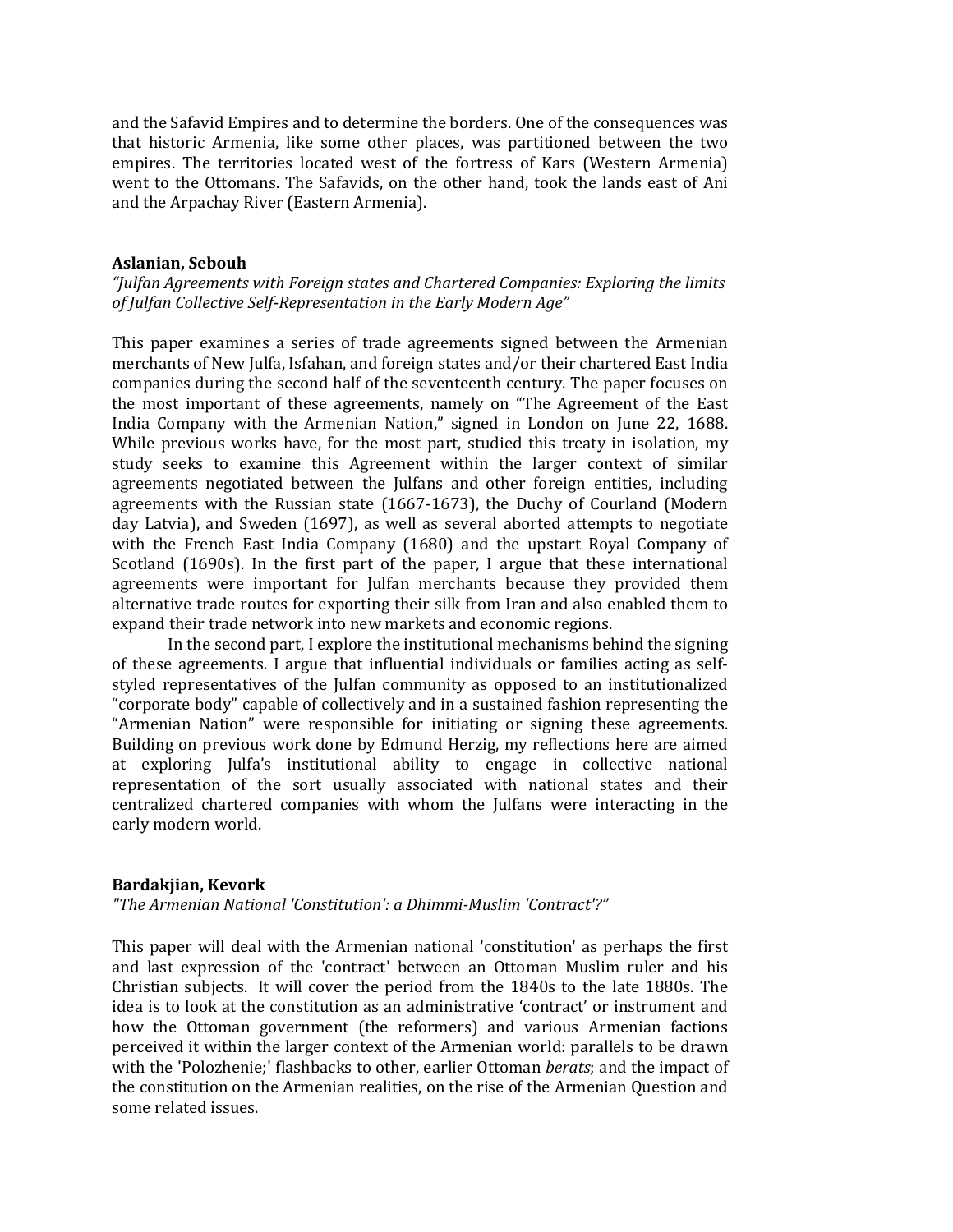#### **Hovannisian, Richard**

*"The Treaty of Alexandropol, December 1920"*

The Treaty of Alexandropol (Alexandrapol; Gumri) was signed shortly after midnight on December 2/3, 1920. Even at that hour, it was undoubtedly understood that technically the treaty between the Republic of Armenia and the government of the Turkish Grand National Assembly in Ankara was illegal and void because one side represented a government that no longer existed. Hours earlier the last cabinet of the independent Armenian republic (1918-1920) had confirmed the transfer of power to the new regime of Soviet Armenia. This fact notwithstanding, the boundaries drawn in the crushing treaty for Armenia became, with minor rectifications, the permanent border between Soviet Armenia (and later the Soviet Union) and Turkey (later the Republic of Turkey) as confirmed in the subsequent treaties of Moscow and Kars in 1921 and Lausanne in 1923.

This discussion focuses on negotiation of the treaty, the dominance of General Kazim Karabekir, the virtual absence of maneuverability by the Armenian delegation headed by former prime minister Alexandre Khatisian, the evasive tactics of Soviet observer Budu Mdivani, and the perplexing exchanges between Khatisian and the temporary government of Soviet Armenia (Dro Kanayan) prior to the official signing ceremony of the treaty.

The Treaty of Alexandropol left the rump Armenian republic entirely exposed, as it removed from Armenian sovereignty the defensive mountain range that extends northward from Mount Ararat in the former Armenian districts of Surmalu (Igdir) and Kars. Armenia would be the all round loser, becoming a small, landlocked, vulnerable state that found a degree of security within the borders of the USSR until1991, when it would regain its independence but again as a painfully small, landlocked, and vulnerable state.

#### **Yengoyan, Aram**

*"No War, No Peace"*

With the signing of the Treaty of Brest-Litovsk on the 3rd of March, 1918, war ended between Germany and the Soviet Union, which was only in its infancy. The Armenian vilayets of Ardahan, Batum and Kars, which were part of the Tsarist Empire, were ceded to the Imperial Powers and eventually became part of the Ottoman Empire and later Turkey. This loss of traditional Armenian lands was never changed or modified in the various treaties which were critical in the formation of Armenia from l9l8 to and throughout the 1920's.

#### **Vardanyan, Vladimir**

*The Issues of the Legal Validity of Peace Treaties of Armenia and Relating to Armenia: A Legal Analysis"*

This paper discusses a series of treaties signed by or related to Armenia, from the First Republic to the present, especially as they relate to provisions in these treaties regarding Armenia's borders with its neighbors, particularly Turkey and Azerbaijan. In the first part, the paper will focus on the Treaties of Batum, Sevres, Alexandrobol,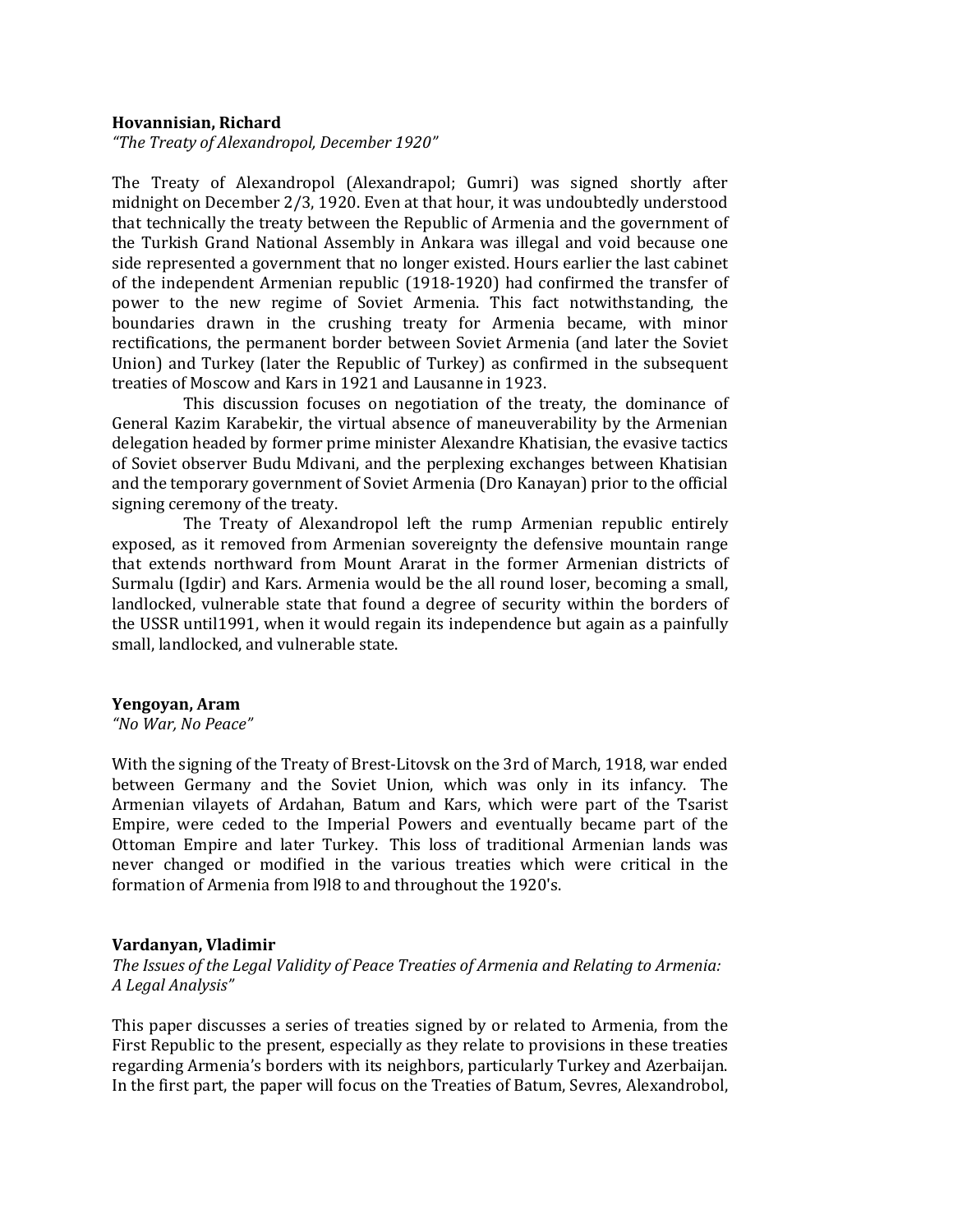Moscow and Kars (1918-1921) and Lausanne (1923) and on the validity of these treaties and their present status.

In the second part the paper will analyze (a) the Declaration on Independence of Armenia (1990) and its legal implications for Armenia's obligations regarding these treaties and (b) the options open to the Republic of Armenia regarding these treaties and the possibility and advisability of negotiating a new treaty with Turkey.

#### **Papazian, Dennis**

*"The Treaty of Lausanne, 1923"*

The Treaty of Lausanne grants certain distinct right to religious (read Armenian, Greek, Jewish) minorities in Turkey. Most of these rights have been roundly ignored and breeched. The Turkish government appointed a commission of distinguished Turks several years ago to study the treatment of religious minorities and to report whether or not the terms of the Treaty were being followed. The official report, which was immediately sidelined by the Turkish government, points out several important violations, such as the law on foundations which treats Armenians foundations as "foreign" entities and grants them only limited rights viz a viz those full rights granted to the "Turkish" foundations.

Another area is the Turkish government's interference in Armenian schools which offend both the intent as well as the letter of the Treaty guaranteeing free establishment of language schools for "religious minorities." Armenians have the right under international law to sue the Turkish government in the International Court of Justice, but it must do it through an established state, for example Armenia or Greece. While the Armenians would undoubtedly win such a case, there is no means for the court to enforce its decision and it might compel the Turkish state to treat Armenians even more harshly than even at present. More effort should be expended by the academic community, especially specialists of international law, to study the Treaty of Lausanne and the violations thereof by the Turkish government.

#### **Dundar,** Fuat

*"Diplomacy of Statistics: Discussing the Number of Armenians During Diplomatic Negotiations ( 1878-1914)"*

This paper will highlight the key role played by statistics in the Armenian Question during diplomatic negotiations between the Ottoman Empire and Great Powers. Beginning with the Treaty of Berlin (1878), statistics itself became a way to do policy. The Ottoman Armenians claimed a certain territory arguing that they constitute a majority in that area. As for the Ottoman Empire, it wanted to legitimize the apparent maladministration arguing that the Muslims are majority. As the third party, though not to be treated as a block, the Europeans legitimized their intervention in the name of 'objectivity' and 'science.' This paper will argue that statistics, having played a significant role in the formulation of the projected reforms for the Eastern Region in 1914 (Vilayat-i Şarkiyye Islahatı), also ended assuming a crucial role in the Unionists' destructive policy during World War I.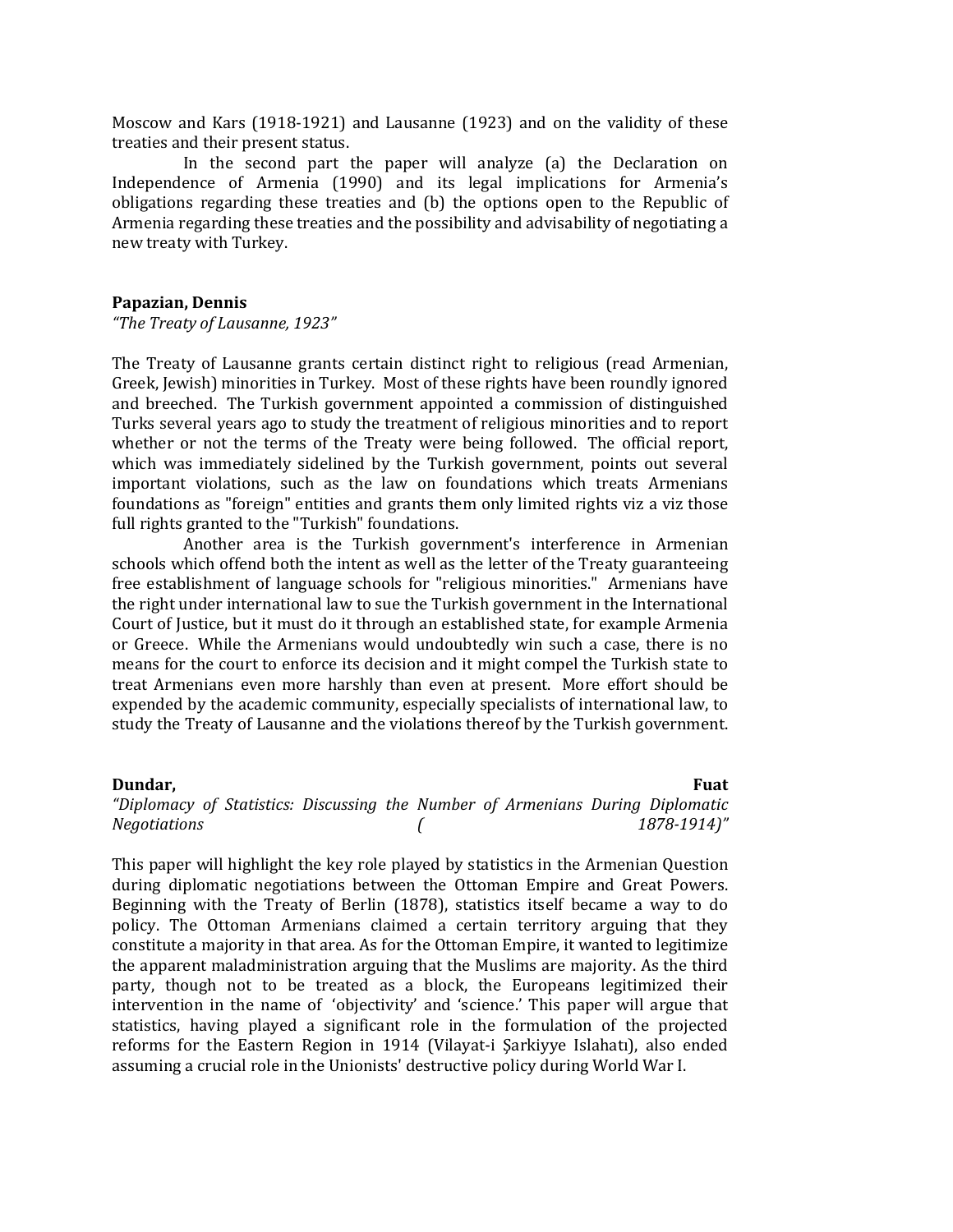#### **Taslakyan, Lusine**

*"Armenia in International Environmental Conventions"*

Armenia is a signatory to over 28 international environmental agreements, among which eighteen are conventions. The most important and well-known The most important and well-known environmental conventions ratified by the Republic of Armenia are: UN Convention on Biological Diversity (UNCBD), UN Framework Convention on Climate Change (UNFCCC), UN Convention to Combat Desertification (UNCCD), Convention on Wetlands of International Importance Especially as Waterfowl Habitat (Ramsar), UNECE Convention on Access to Information, Public Participation in Decision Making and Access to Justice in Environmental Matters (Aarhus Convention). The Ministry of Nature Protection of Armenia is the coordinating body and executor of these treaties and conventions on the national level.

The following aspects of Armenia's participation in international environmental agreements will be further discussed in the conference paper: commitments of the Armenian Government towards implementation of global environmental conventions, official steps undertaken after ratification, and relevant implementation issues.

#### **Sanamyan, Emil**

*"The OSCE-CFE Treaty and Breaches in the International Legal System: Armenia's Predicament Today"*

The Conventional Forces in Europe (CFE) Treaty was born out of détente efforts between U.S.-led North Atlantic Treaty Organization (NATO) and U.S.S.R.-led Warsaw Pact which led to the establishment of the Conference for Security Cooperation in Europe (CSCE) in 1975. Seeking to decrease risks of warfare in Europe and increase transparency, CSCE member states negotiated the CFE Treaty in 1990 setting limits on sizes of armed forces and their weapons holdings for each member state.

With USSR dissolving, its quota was subdivided as part of the 1992 Tashkent Agreement between new CSCE/OSCE member states that emerged. Armenia and its fellow former Soviet republics inherited the treaty by virtue of their independence and CSCE (now OSCE) membership. The quotas provide identical caps for the three Caucasus armies' personnel and weapons' holdings.

Theoretically, the treaty should help maintain the balance of forces and make the threat of renewed warfare between Armenia and Azerbaijan less likely. But several key circumstances – both peculiar to the region and of external origin work to undermine the treaty, adding to the uncertainties of the region. Armenia is located on the fringes of Europe where several international security regimes (NATO/EU, CSTO/SCO) come into contact and threat of conventional warfare is real. The CFE Treaty is one of the few legal mechanisms that could be used to restrain the arms race currently underway in the Caucasus. But to be effective, it would require active diplomacy by Armenia and likeminded countries.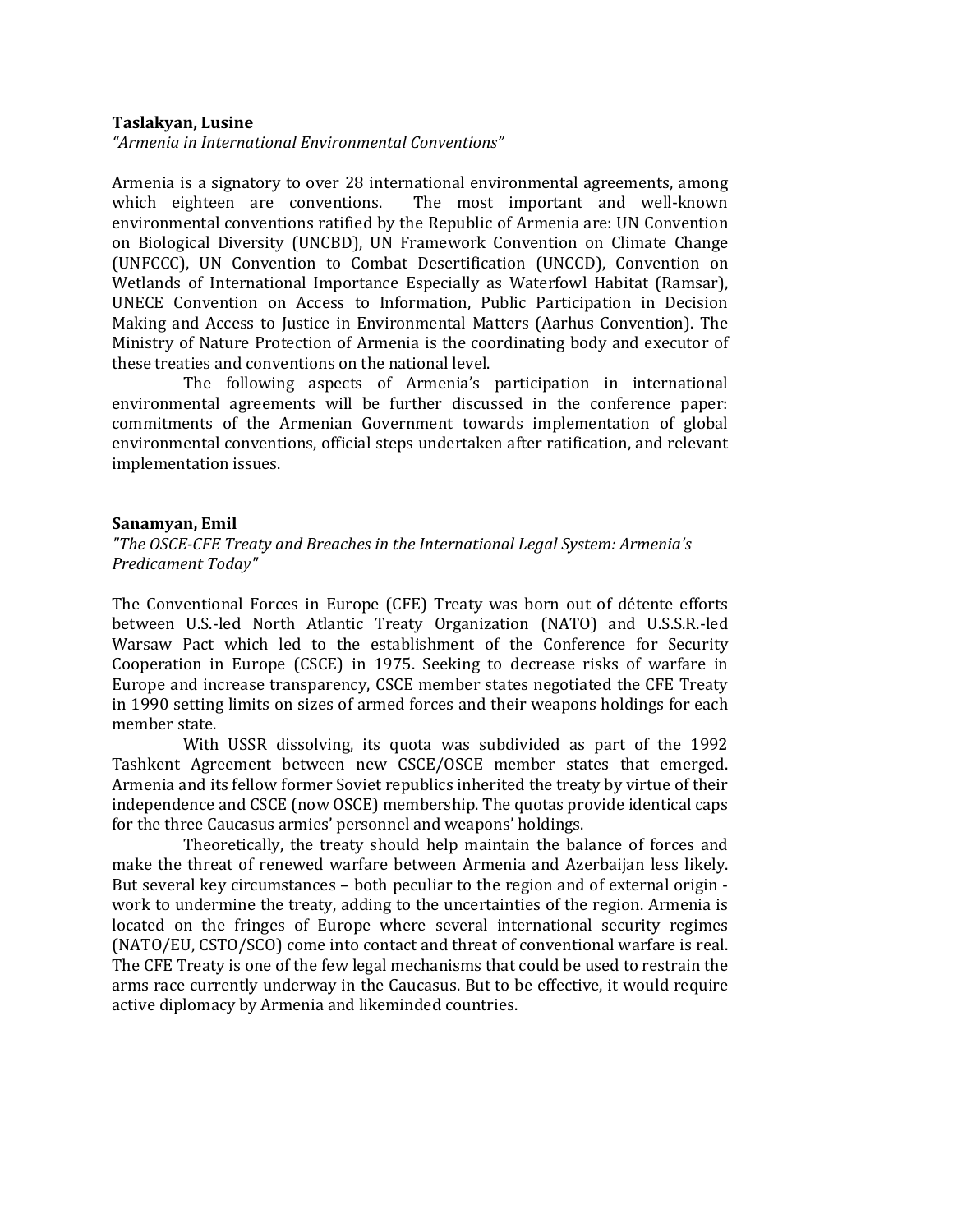#### **Shougarian, Rouben**

*"Yielding More to Gain the Essential"*

Armenia regained its independence in 1991 but was left in a power vacuum. Though rejected by independence, membership in the USSR had provided a security umbrella. The marriage of convenience between Russia and Armenian had dissolved through a civilized divorce. Armenia had to navigate through the war in Nagorno Karabakh, and extract macro-economic reforms from the teeth of economic collapse and blockades. She also had to manage Russian national interests, tempering relations when Russian interests were in discord with Armenia's security agenda, speeding up wherever the vital interests of the two countries coincided.

There evolved the need for a new legal basis for relations with Russia, for a real partnership instead of a satellite status for Armenia, though this meant yielding more to gain the essential. Though the Russian military base in Armenia provided a psychological security guarantee, membership in the CIS and the Collective Security Agreement were not sufficient. Hence the 1997 Treaty of Friendship and Cooperation between Armenia and Russia. Currently 70 % of the military serving in the Russian are Armenian draftees. Throughout this period Armenia avoided unnecessary irritants for Russia but held its own, thus being the only CIS country that refused to join the Customs Union and initiating two new cooperation formats with the US (The US-Armenian Task Force and the Security Dialogue. Nonetheless, challenges remain.

#### **Garibian, Sevane**

*"From the 1915 Allied Declaration to the Treaty of Sèvres : The Legacy of the Armenian Genocide in International Criminal Law"*

The first "official" international use of the concept of crime against humanity dates back to May 24, 1915. That day, the governments of France, Great Britain, and Russia issued a joint Declaration condemning the deportation and systematic extermination of the Armenian population of the Ottoman Empire, and denouncing these acts as constituting "new crimes against humanity and civilization." Though failing to define it, the new concept was used a few years later at the 1919 Paris Peace Conference, when mandating the Commission on the Responsibilities of the Authors of War and on Enforcement of Penalties for Violations of the Laws and Customs of War. The 1919 Commission's work had a great impact on the making of the Treaty of Sèvres 1920 and the Nurenberg Charter.

Not surprisingly, the Treaty of Sèvres was never put into effect, but was rather replaced by the Treaty of Lausanne in 1923 that did not contain any provisions related to the prosecution of Turkish nationals for these specific crimes due to the Declaration of Amnesty." Nevertheless, the contribution of the 1915 Allied Declaration, the 1919 Commission's work and the Treaty of Sèvres is revolutionary and remains a "key" for a better understanding of the emergence of international criminal law.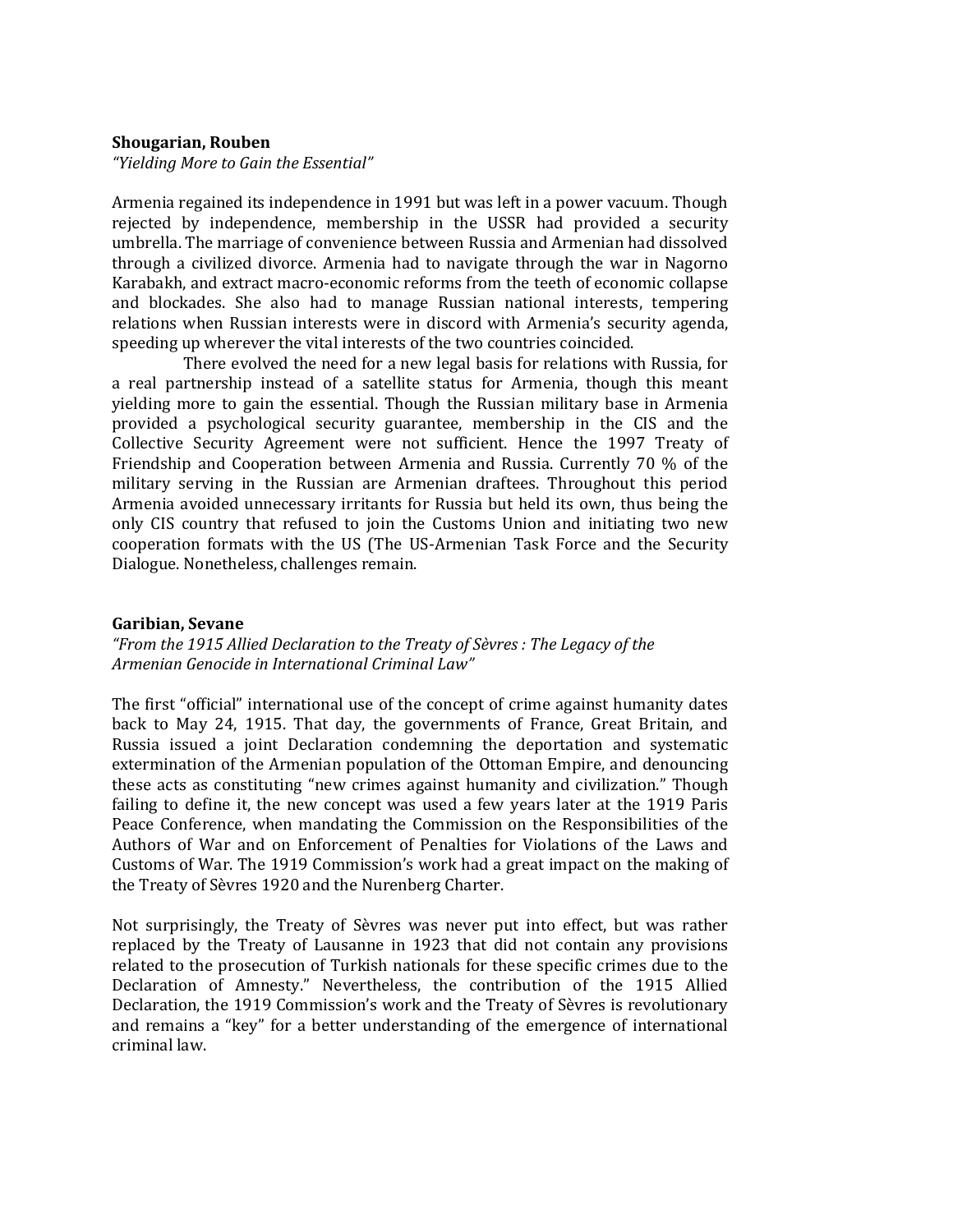#### **Watenpaugh, Keith**

*"The League of Nations and the Formation of Armenian Genocide Denial"*

Rather than seeing Armenian Genocide denial as a unique product of the Kemalist Era or an expression of the formulation of Post-Ottoman Turkish national subjectivity, I argue in this paper that this narrative first formed during the early 1920s in the crucible created by the modern humanitarian régime. This humanitarian régime was defined in large part by a series post-WWI treaties, which fore grounded Wilsonian idealism in way that created a public and adversarial relationship between representatives of the victors of WWI and the residual Ottoman Empire. Within this environment calls for humanitarian intervention in Anatolia and Istanbul were intense and the final disposition of the empire unresolved. It was also driven by the way the plight of Armenian and Greek refugees — especially that of women and children — had captured the imagination of western philanthropic and human rights organizations. Critically, the integration of the cause of women and children — which touched on issues of forced conversion to Islam of orphans, human trafficking and slavery — changed the international discussion about the events of 1915 in an unprecedented fashion, from one that focused on holding the Ottoman military and civilian bureaucracy responsible for a collection of war-time massacres and deportations of civilians to one in which ideas and beliefs about the practices, prerogatives and privileges of Muslims in Ottoman Turkish society were deemed morally repugnant, even perhaps indictable as crimes against humanity.

Faced with this unique situation, Turkish diplomats, bureaucrats and intellectuals first formulated a coherent narrative of denial for use in rebuffing international public and diplomatic criticism of the Ottoman Empire and then Turkey. Critically this particular denialist narrative was designed to defend the Ottoman Empire against a *specific* set of challenges implicit and explicit in the emerging history of the Armenian Genocide that suffused this new environment, and where humanitarianism played such a prominent role in the retroactive justification of World War I. The price of "losing" the argument with that history was not just "academic," but rather carried with it the potential of further territorial dismemberment of the empire and certainly loss of political sovereignty; less overt, but no less important was how this narrative cloaked in claims of sovereignty and national victimization Muslim political, social and cultural preeminence in the Ottoman Empire and its republican successor, as well as practices associated with domestic patriarchy and forms of slavery. At the same time, the cumulative intellectual output placed an early species of cultural relativism, even claims of Islamophobia, in the face of calls by the West of civil equality and if not complete, then at least a limited form of female and non-Muslim emancipation.

#### **Ohanian, Pascual**

*"International Treaties on International Penal Law Concerning Crimes against Humanity. Juridical Experience in Argentina and Chile. Applicability to the Turkish-Ottoman State and Turkish Republic for Acts Perpetrated from 1910 to 1923 and Afterwards"*

From the late 19th century up until the beginning of the 21st, several diplomatic instruments have been agreed upon in the field of International Penal Law. The